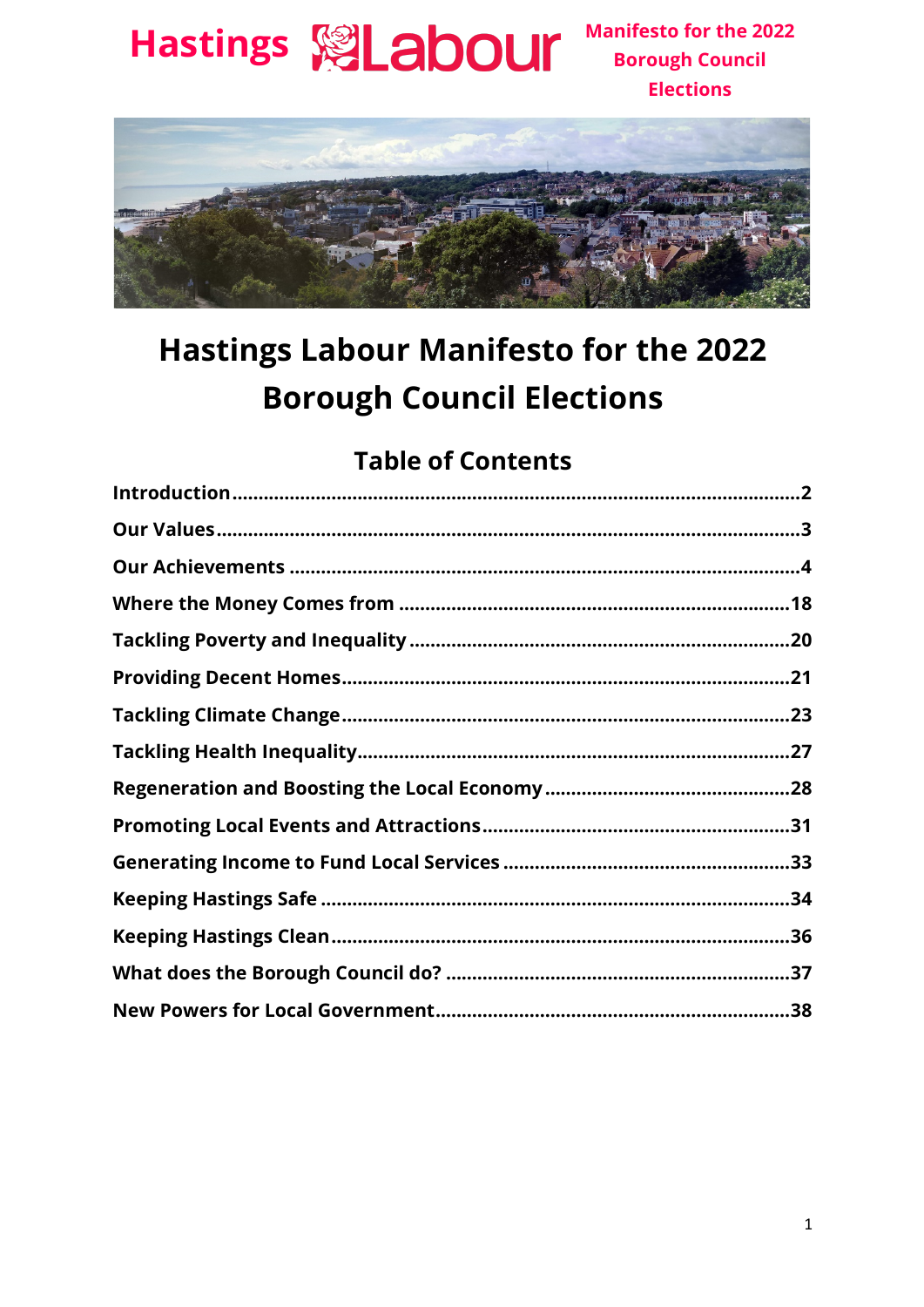

#### **Introduction**

Unusually these elections are only a year after the last ones!

So the Council is still very busy delivering on last year's manifesto, and in this Manifesto for 2022 the local Labour party has included last year's pledges (in black), an update on progress (in red) and also added some new ideas.

I have just been elected Labour Group leader and it will be an honour, and a pleasure, to deliver on this manifesto, ensuring that the passionate socialist views of our many local members is translated into dynamic action that transforms Hastings over the next two years.

So come and vote for us on May 5!

And join us if you want to help shape a fairer society in our great town.

Paul Barnett, March 2022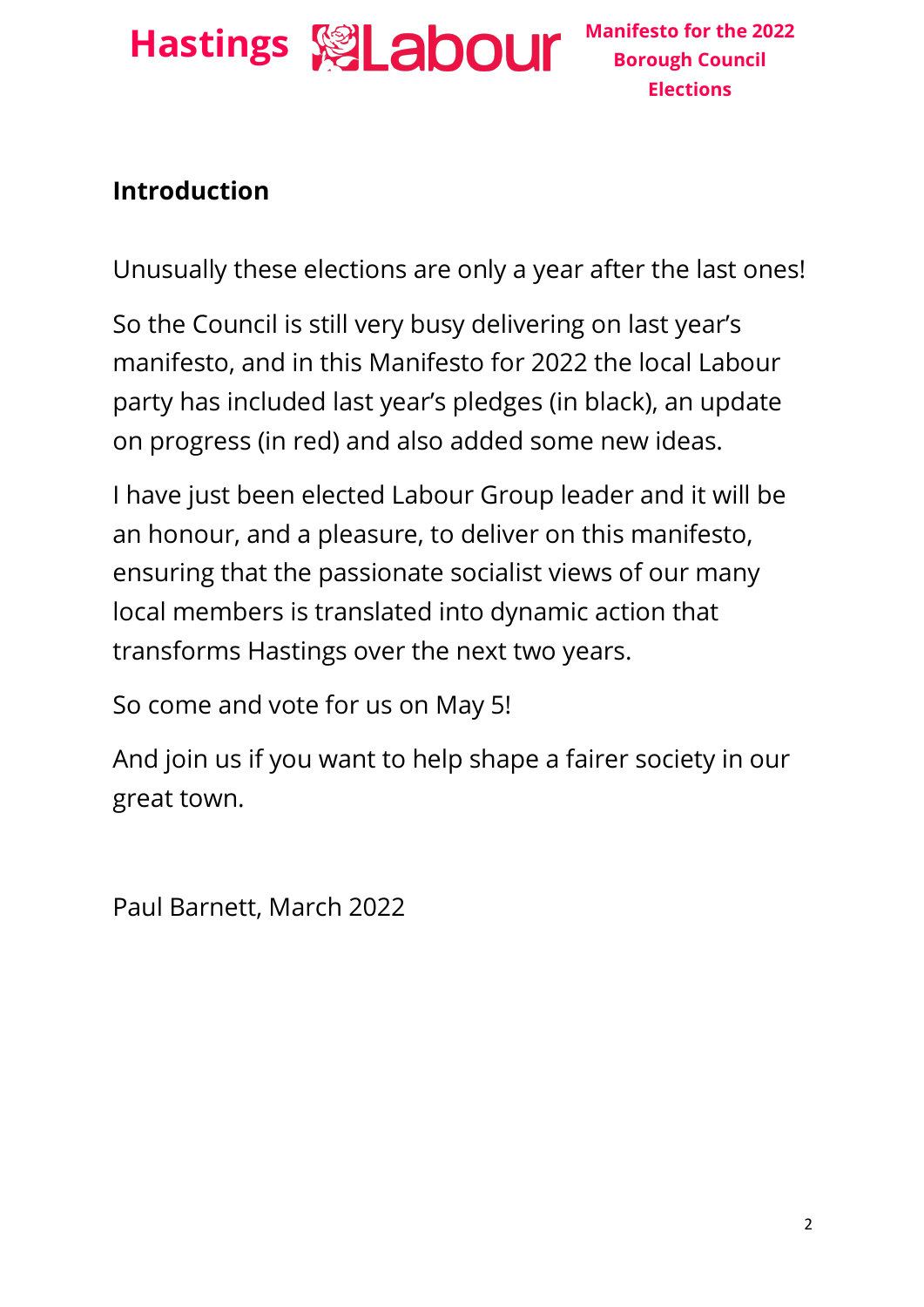**Hastings & Labour** Manifesto for the 2022 **Borough Council Elections**

#### **Our Values**

The policies and initiatives outlined in this manifesto can only cover a small part of what a council does in its day-to-day activities. Everything we do will be governed by a clear set of guiding socialist principles which will remain at the heart of everything the council does. We believe:

- equality of opportunity is paramount, and services to local people should be provided in a way that addresses their needs and reasonable expectations, regardless of gender, social class, race, disability, age, culture, sexuality, or philosophical beliefs, in as far as such beliefs do not oppress others;
- in a culture of co-operation, openness, fairness, and transparency in all it does, enabling local people to hold us to account and other agencies to work with us;
- all local people (including employees of the council) should be entitled to a high standard of education and decent jobs that pay a living wage, where they are treated with dignity, respect, and fairness;
- all local people have a right to a safe, secure, affordable home in an environment that enhances their health, quality of life and access to lifelong learning;
- the economic regeneration of Hastings should narrow the gap between the most deprived communities and those of the rest of the town, as well as between Hastings and the rest of the South East and that poorer people should not be excluded from the new opportunities that arise.

Within these values, we are proposing a set of priorities to be addressed through the commitments in this manifesto:

- Tackle climate change and increase biodiversity, aiming to make Hastings carbon neutral by 2030 and ensuring that the council shapes its actions and policies to achieve this;
- To develop and implement the best possible approach to the recovery from the pandemic, underpinned by our commitment to equalities;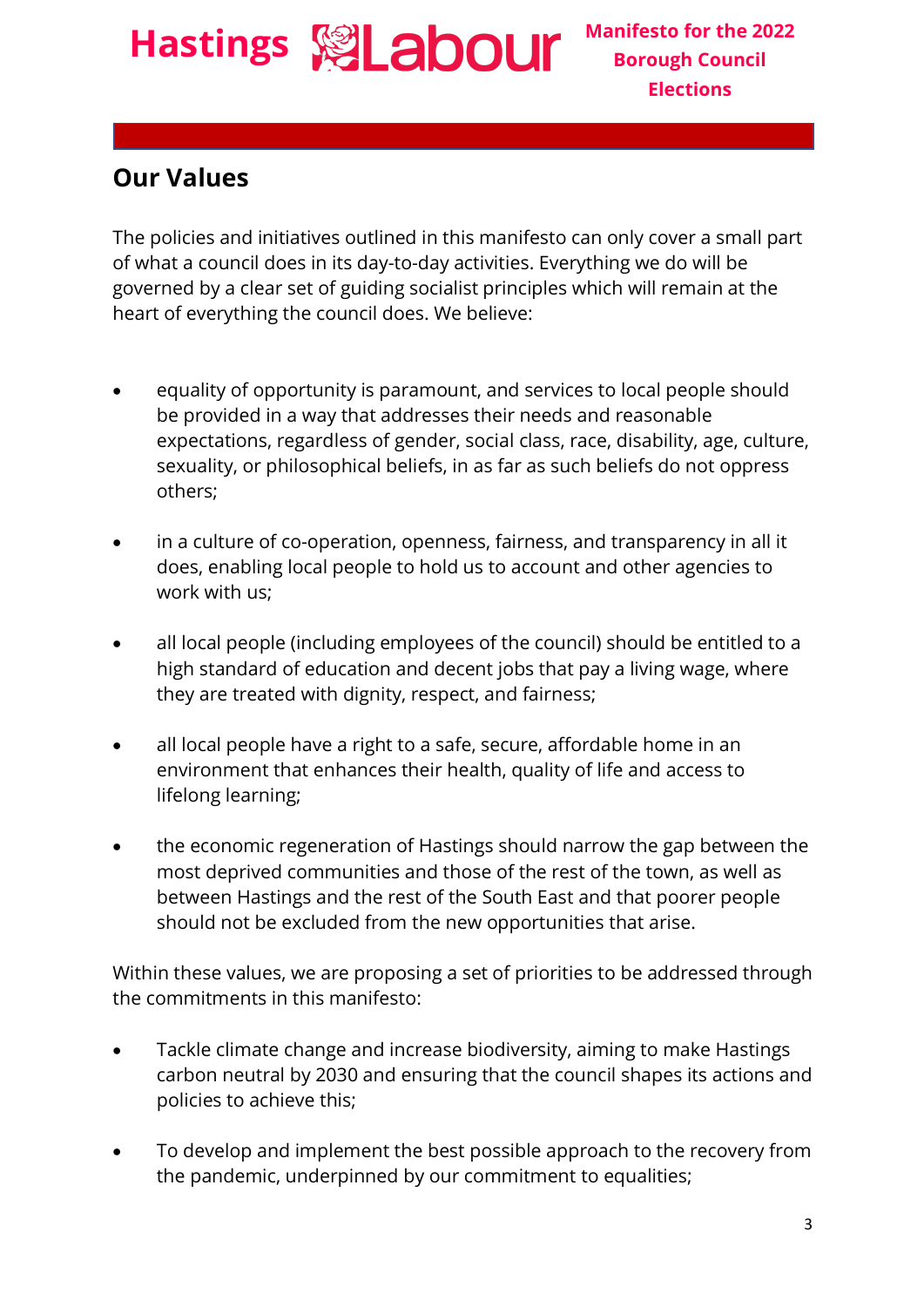- Ensure policies and funding applications are targeted to benefit the most deprived households and communities;
- Bring services back in house, to ensure they're run for public benefit rather than private profit;
- Maximise the supply of genuinely affordable rented housing available in Hastings;
- Support and promote projects that create well-paid, secure jobs as well as training opportunities to give local people the skills to benefit from them;
- Generate income, through ethical means, to ensure that a good level of services can still be provided, despite government funding cuts.

#### **Our Achievements**

Just to set our achievements into context, since 2010 council budgets have been cut dramatically because of reductions in government grants. Hastings has suffered particularly badly, with our main government grant cut from over £9m in 2010 to just £1m in 2020. The council workforce has been cut by half. Overall, we've lost over £60m in government funding. Many services have been discontinued. If funding were to be restored to the levels under the last Labour government, before Conservative and Liberal Democrat cuts, we would be able to reinstate many of these services and develop new ones with additional income we've raised and efficiencies we've made since 2010. As we have elections every two years (although it has only been a year since the last one) not everything in the manifesto is achieved within that timescale – some of our commitments are longer term or are continuous commitments stating our broad approach to particular issues. In most cases, these have been 'carried over' to the updated 2022 manifesto but many of the specific commitments we made both in 2018 and 2021 have been achieved.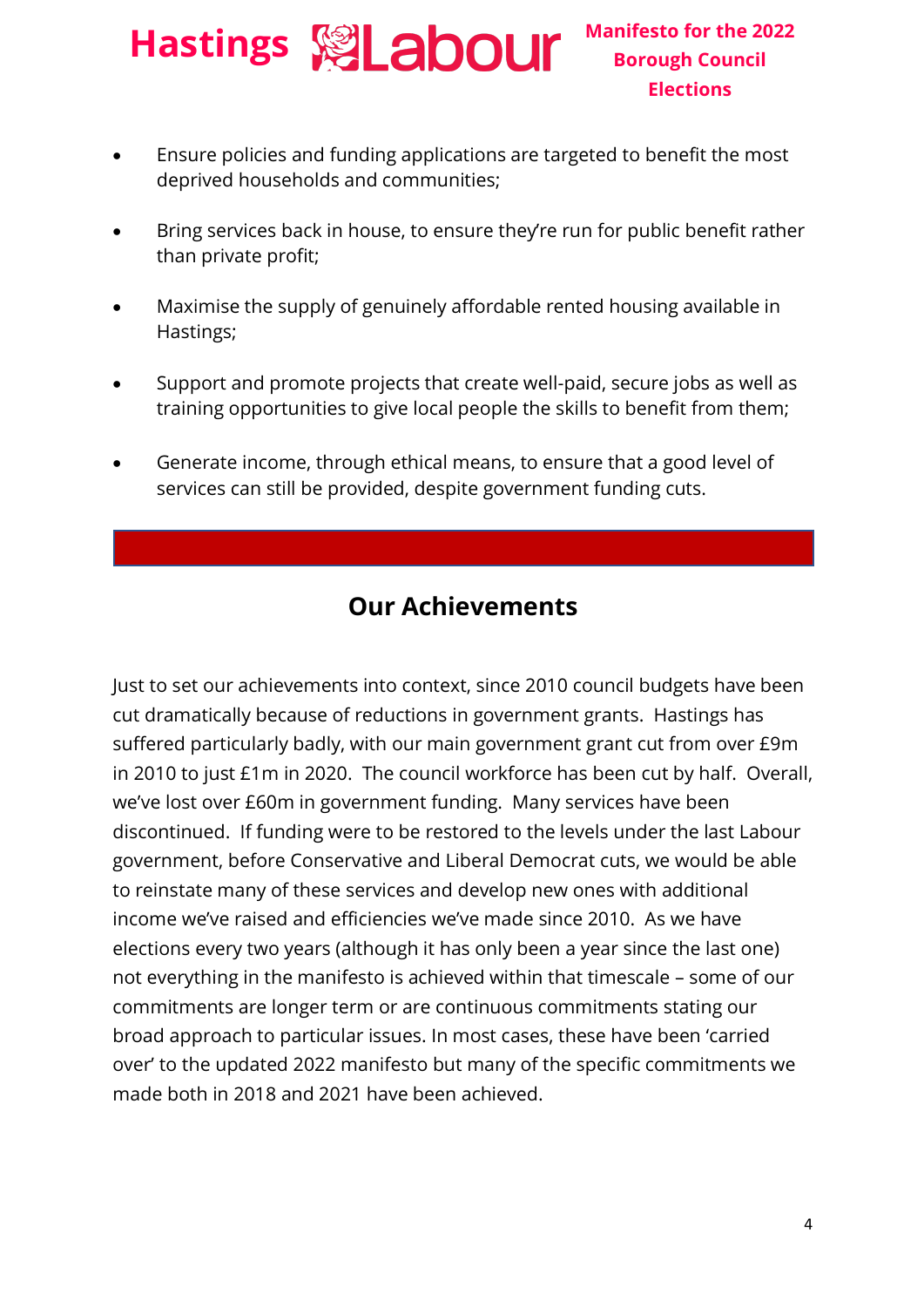**Hastings Manifesto for the 2022** 

**Borough Council Elections**

#### Some of our 2021 **pledges** and **achievements**:

#### **1. Tackling Poverty and Inequality**

• Consult with residents in appropriate communities as well as those from other under-represented or disadvantaged groups including ethnic minority groups, disabled groups, LGBTQ+ groups, refugee groups, and women's groups.

The draft Equality Charter has been written and launched in conjunction with the LSP for consultation in September 2021. Meetings with groups and people from right across the community are underway and will continue through till the end of the year, leading to new actions to be agreed by the LSP, including a renewed commitment to improve full access for all. HBC has now committed to being Age Friendly and supporting the Older People's Forum.

• Work with organisations such as Little Gate Farm to take on young people with learning difficulties or with physical disabilities as apprentices in the council.

We have continued to work with Little Gate Farm and have 3 apprentices working with the council, and will encourage council services to employ apprentices from groups impacted by the Equality Charter.

• Continue to provide services to identify and assist rough sleepers, in partnership with voluntary agencies, offering help with associated problems such as addictions and mental health problems. We continue to demonstrate good practice across the piece when it comes to rough sleeping (with reducing numbers), and this includes the way we work collaboratively with our voluntary sector partners. We have an excellent network of statutory and voluntary services. HBC lead cross- county work to support rough sleepers and pass on good practice, including regular meetings with all our rough sleeping charities, voluntary groups, and statutory partners.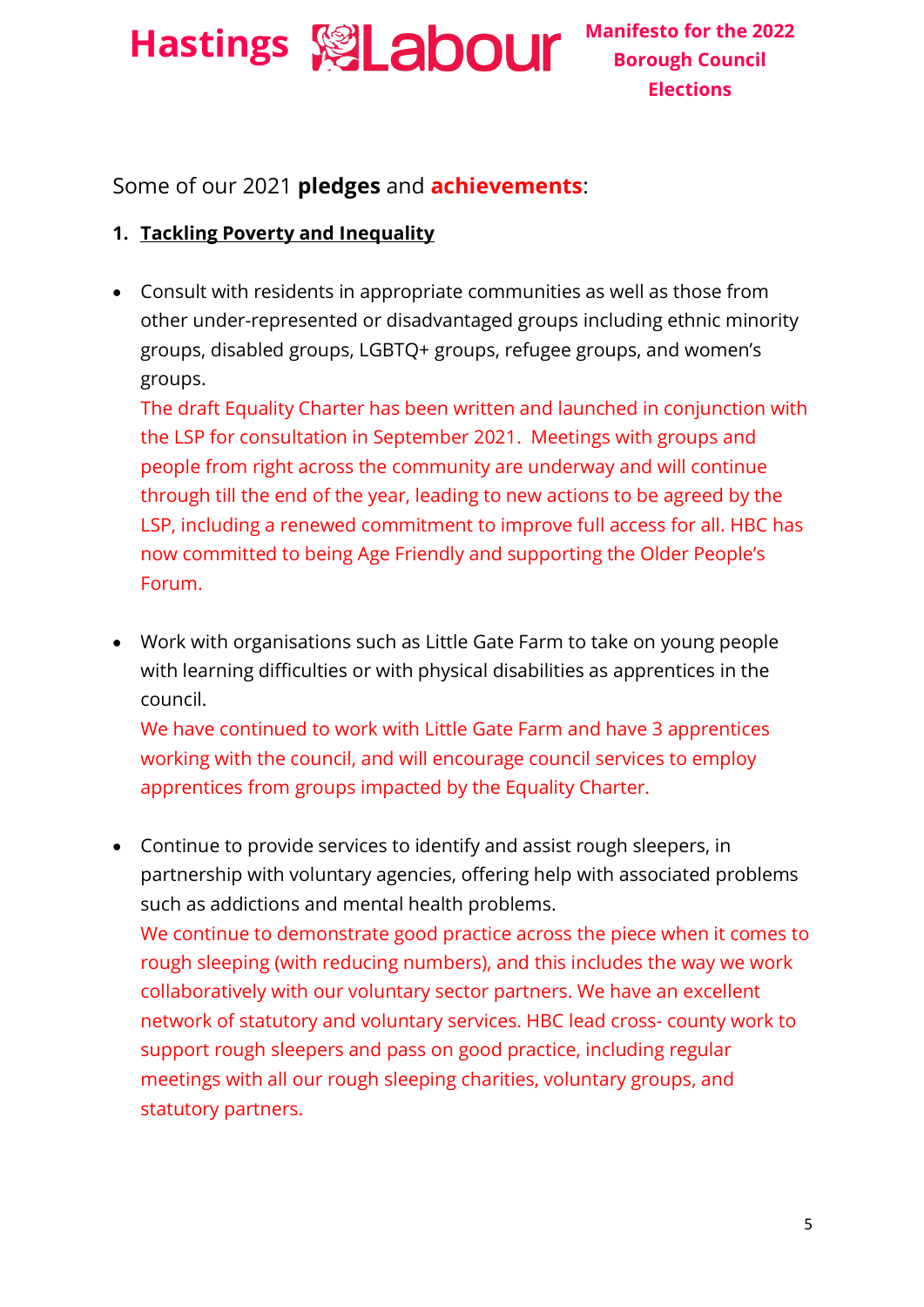#### **Borough Council Elections**

• Continue to fund the Council's Active Hastings team to take sports into disadvantaged parts of the town, and give the chance for young people, especially girls, ethnic minority, LGBTQ+ and disabled young people to become sports leaders. This work continues and is being extended through a new funded programme focusing on health inequality in the most disadvantaged communities.

- Continue to promote 'housing first' model to make sure rough sleepers are given the support they need to get a home and sustain a tenancy. Work continues and we have received extra funding to expand the scheme, but the challenge of finding suitable accommodation is key to this project expanding. We will seek innovative accommodation options locally.
- Support and welcome refuges, and local groups working with refugees, and continue to play our part in the Syrian refugee resettlement programme. HBC continues to welcome and support all people seeking refuge, Council motions of support have re-affirmed HBC commitment to being a City of Sanctuary, and regular meetings continue with all local organisations supporting refugees to provide a coordinated response.

#### **2. Tackling Climate Change**

- Work with public sector partners and local businesses to make Hastings carbon neutral by 2030. Continue, including the aim of HBC becoming carbon neutral by 2023, and other partners helping to secure a zero carbon town by 2030. (Ongoing work (see Climate Emergency progress report Feb 2022).
- Review our local plan to ensure our planning policies maximise energy efficiency in new developments, as well as maximizing the opportunities for sustainable energy generation (wind, solar, wave etc), biodiversity and sustainable transport solutions. Include in the new Local Plan by 2023 and encourage landlords and homeowners to add solar to properties, changing planning procedures where necessary.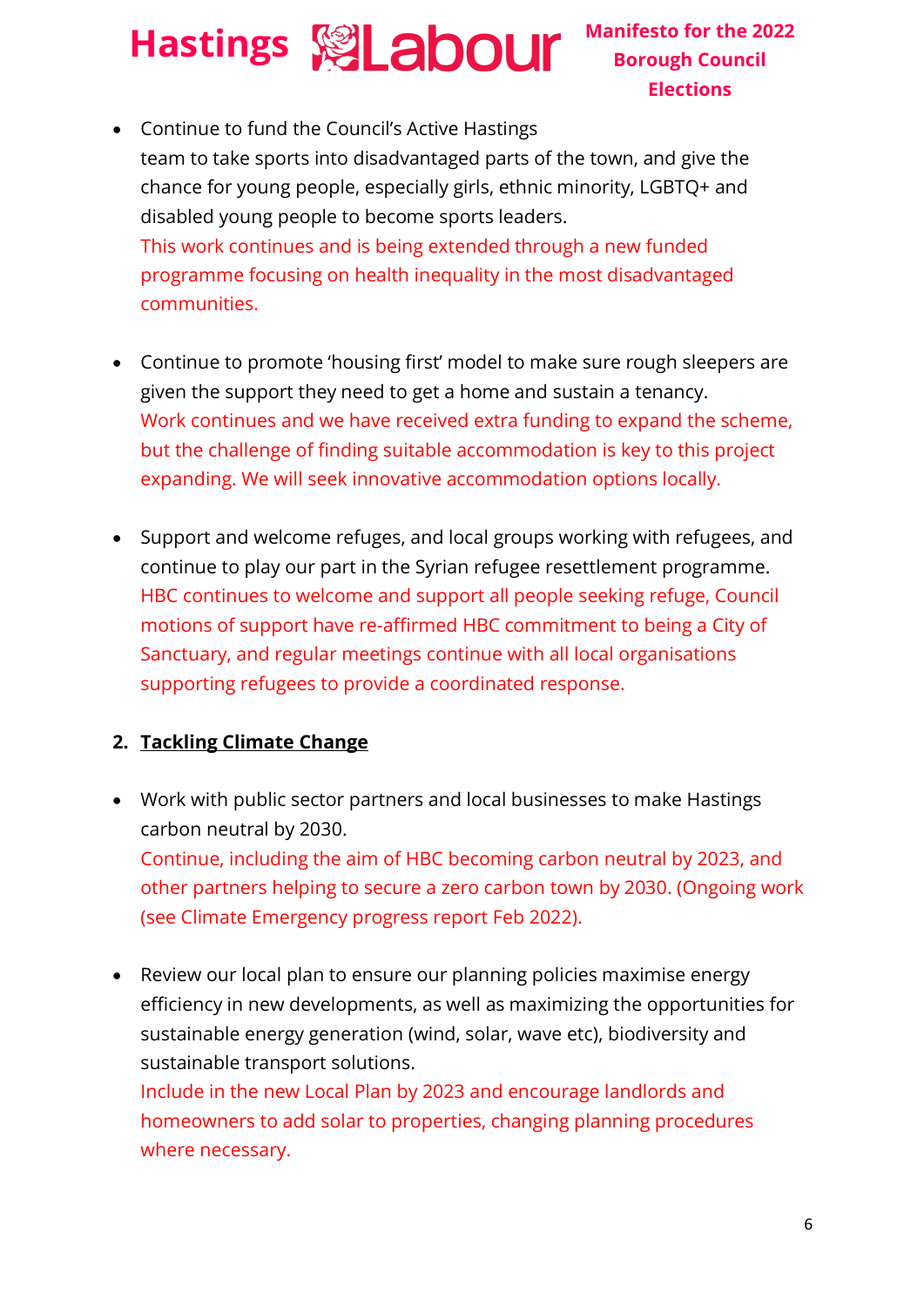- Install rooftop solar energy on all possible council-owned buildings. 'Solar for Business' project now underway, to be completed by 2023. Suitable ground-mounted solar arrays including car parks to be included once identified.
- Eliminate single-use plastics from all council activities. Achieved, all festivals on HBC land and council activities are technically SUP free.
- Ban single-use plastics from all events held on council land. Achieved
- Maintain all our parks and open spaces in a way that promotes environmental sustainability, using natural methods to control invasive species while maximising biodiversity and protecting rare habitats. Successfully doing, especially in the country park with the use of ponies and cattle, and also the development of wild meadows, orchards, verge trials , tree planting and other innovative approaches which can be extended, as well as further development of biodiversity, in 2023 when grounds maintenance comes back in house.
- Establish a greenway cycling and walking link between Ore Station and Frederick Road and seek ways to fund greenways linked into the Town Centre.

Continue to press ESCC to deliver the three planned Greenways with updated links to the Town Centre, and for the Hollington-Silverhill-Alexandra Park path to be completed by 2023.

- Promote guidance on how local people can reduce their carbon footprint by home composting, reducing flying and car use, reducing single-use plastics, reducing energy consumption, and more. Guidance online, and ongoing work, including a social media campaign for 2022.
- Install more electric vehicle charging points and pressure local supermarkets and leisure providers to provide charging points.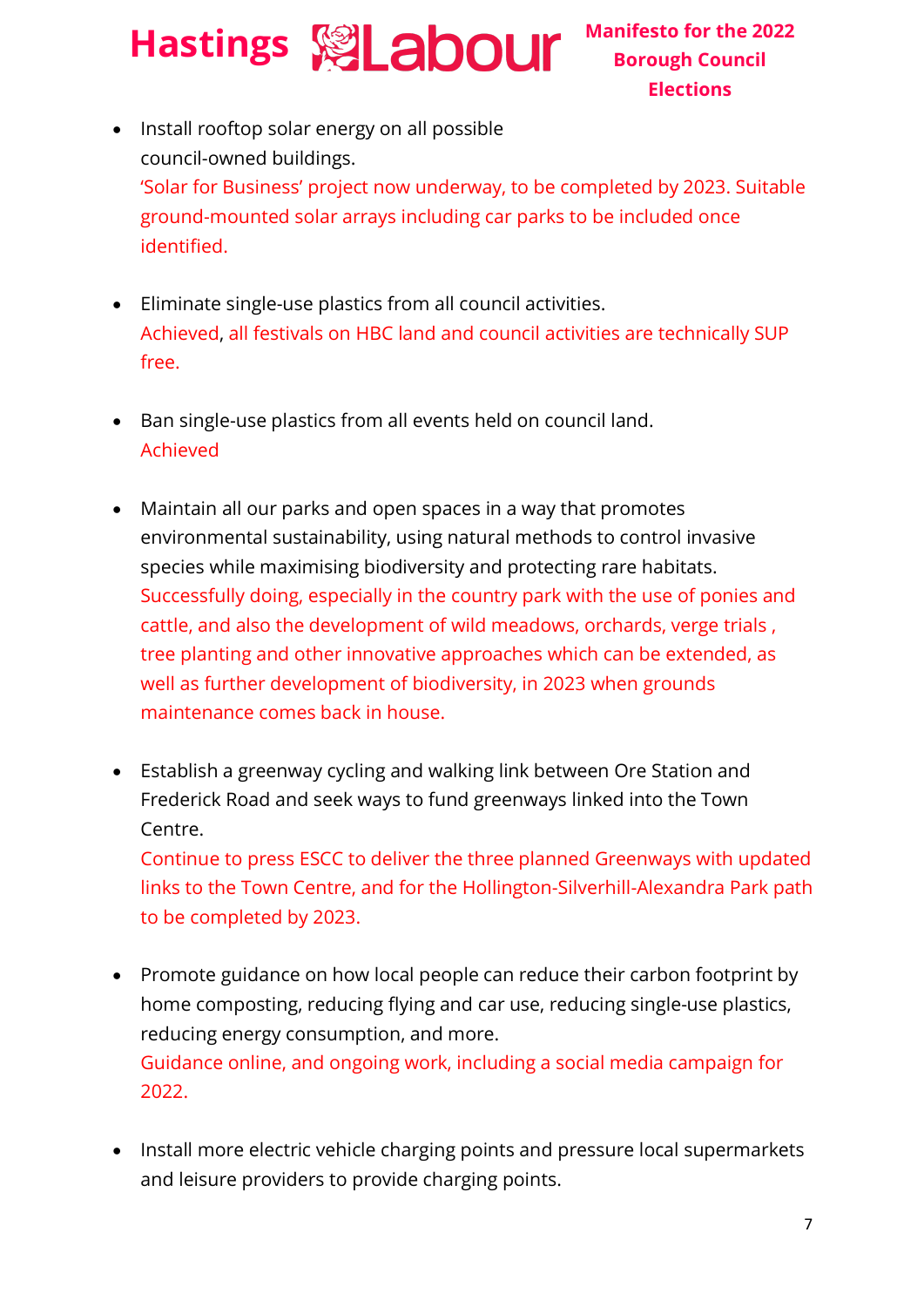Achieved (21 installed in many town centre car parks), emails sent to supermarkets. Press ESCC to roll out on-street EV charging by 2023.

- Replace council-owned vehicles with electric vehicles as they're renewed. Council and contractor fleets (ie Biffa dustcarts) to be all electric asap (and at any event within five years). Lobby other publicly funded organisations ie Stagecoach buses, Police, NHS) to convert to electric by 2030.
- Use the new Country Park Visitor centre to demonstrate and promote sustainable straw bale building techniques. Successfully doing and now award winning, with greatly increased visitor numbers. Continue to promote The Bale House including more sustainable transport links such as better cycle and bus access.

#### **3. Tackling Health Inequality**

• Work with the Clinical Commissioning Group through its funding programme to develop initiatives that promote smoking cessation, healthy eating, and responsible drinking. £3.4M well-being programme planned in partnership with the Clinical

Commissioning Group.

- Focus on improving play areas in the most deprived communities, as well as in our major parks and seafront. Transfer and refurbish The Bowl (Hollington) by 2023 and agree wider play improvement budget with Optivo and Orbit, with Levelling Up or other grant support, and where appropriate transfer of play facilities to council control.
- Continue our 'Sport for All' programme to get adults and children involved in sports. New football pitch in Hollington included in Summer Kids' course. Better grass roots provision, including holiday programmes, to be provided

including investment in partnership with the Football Foundation.

• Develop opportunities for sport for disabled people through our funded sports programmes.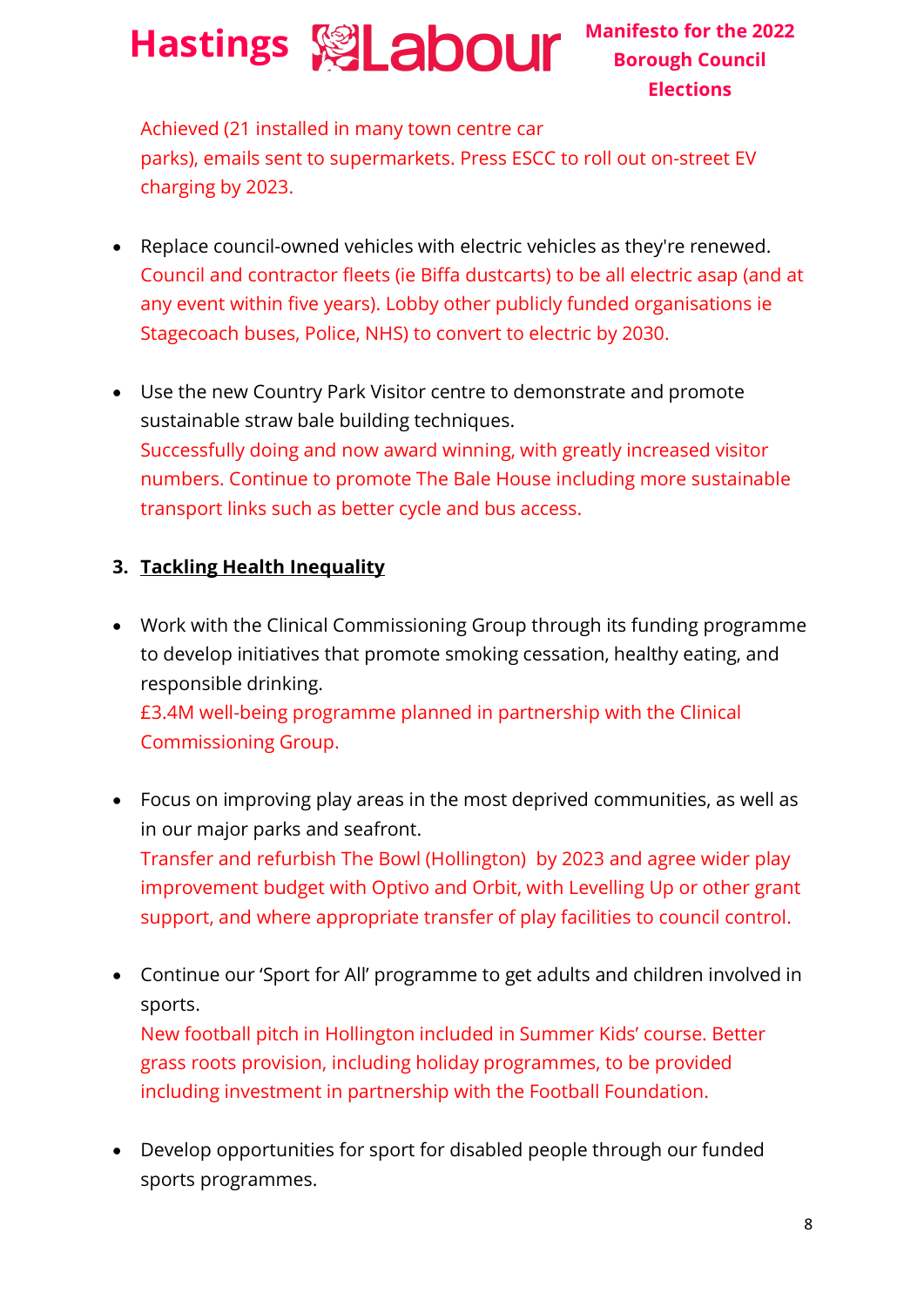Active Hastings courses delivered, and sport for all promoted.

- Continue our holiday play schemes for children in the most deprived parts of town, linked to a programme of exercise leading to healthier lifestyles. Delivered by Active Hastings and other partners.
- Aim to develop new fully accessible sports and leisure facilities through the development of the Bohemia area. Begin planning in 2022 a new Bohemia Sports and Health Centre (replacing Summerfields), protecting and enhancing sports facilities at Horntye and elsewhere, with a Levelling Up bid for sports and health submitted in 2022.
- Promote cycling in Hastings, including the use of electric bikes. Encourage cycle hire and repair projects, including electric bikes
- **4. Regeneration and Boosting the Local Economy**
- Work with local community-based organisations to support them in developing regeneration projects (such as the Observer Building). Complete locally led Town deal projects and encourage new community based projects, with new online consultation on regeneration and climate emergency plans.
- Work to support the Town Deal Board if it is successful in its bid to gain £25m in funding for regeneration projects that help the poorest people in our communities, while recognising the need to tackle climate change and improve sustainable transport. Agreed final allocation of £24.3m in 2022, and Fast Track projects underway.

Revisit Bohemia plans, then focus further regeneration investment on where the poorest communities live, and on services they prioritise.

• Work with partners to produce a strategic approach to marketing the town in a way that links the cultural, heritage and tourism sectors more closely. Tourism investment review in 2022, as well as new Cultural Regeneration Strategy.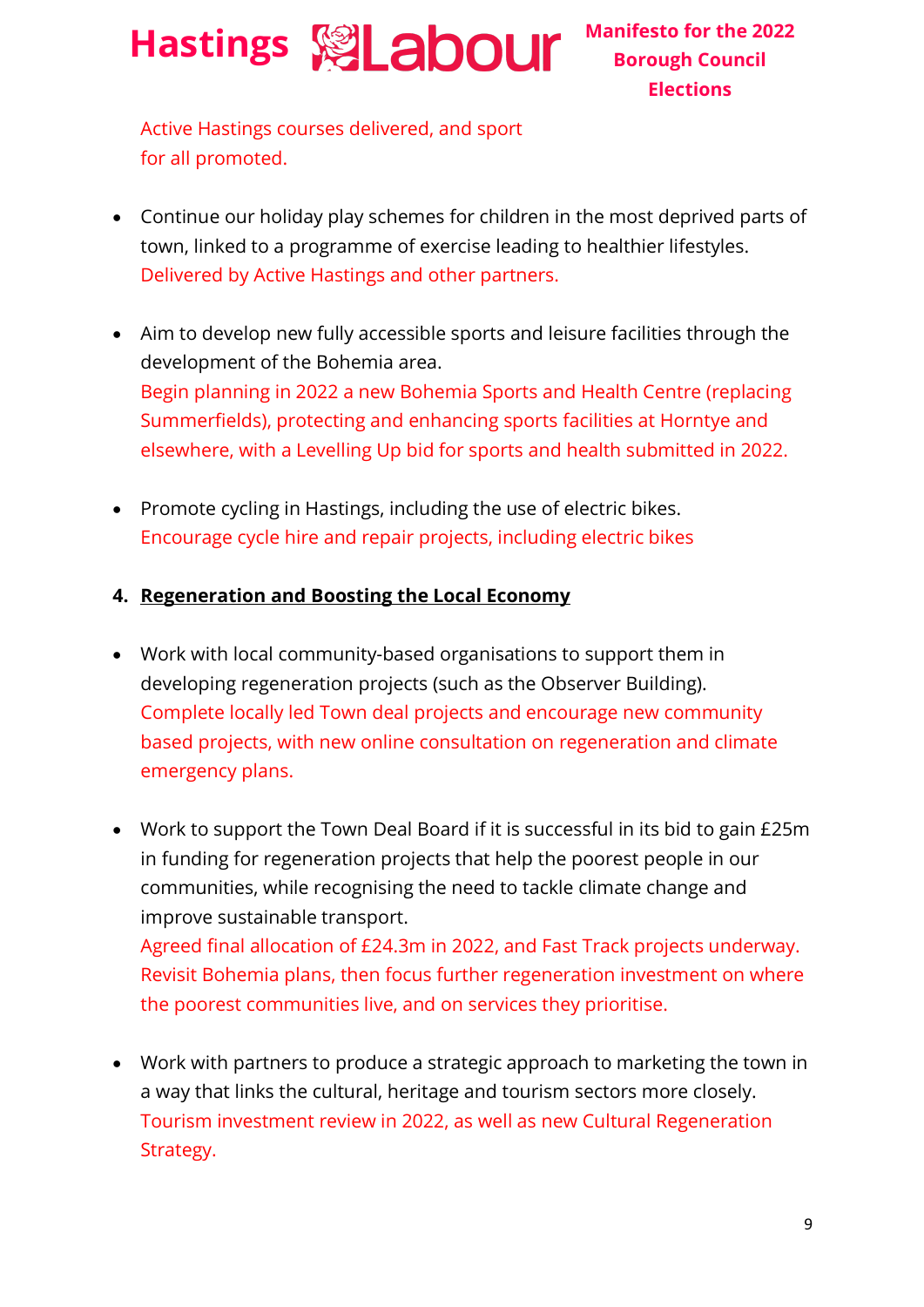• Increase the availability of good quality overnight accommodation, both through council developments to create new hotels and by encouraging other accommodation providers. New hotel deal with Premier Inn secured (at Cornwallis Street) and planning approval achieved.

- Use the council's newly built business start-up centre at Churchfields to help those from our most deprived communities develop business skills and establish new businesses, especially co-operatives. Project on site, fully funded with very high environmental standards, and will open by 2023, promoting local and green new businesses.
- Redevelop West Marina as a destination that includes enhanced use of the sea and beach, with artists' studios, children's play, cafes and other leisure attractions and housing. HBC to retain freehold, with development agreement now signed with Countygate. Residents consultation and detailed surveys throughout 2022, with the aim of a final plan for approval by HBC in 2023.
- Develop a Community Wealth Building approach, to ensure more contracts and services are procured locally, keeping the money in the local economy. New procurement arrangements with LSP support to focus on Community Wealth Building (the 'Preston' model adapted for Hastings) by 2024.
- Support the Hastings 'Music City' initiative, working with venues and event organisers to encourage and develop local musicians of all musical genres to develop a reputation for Hastings as a centre for excellence for contemporary and classical music. Continue including securing a sustainable future for our main music venues,

White Rock Theatre and St. Mary in the Castle.

• Take every opportunity to provide economic advantage for young people, working with others to help provide high skill training, jobs and homes, alongside a safe and exciting cultural and social experience. Include opportunities for young people in the 2022 Levelling Up bid, and ensure young people are at the heart of the new Cultural Regeneration Strategy.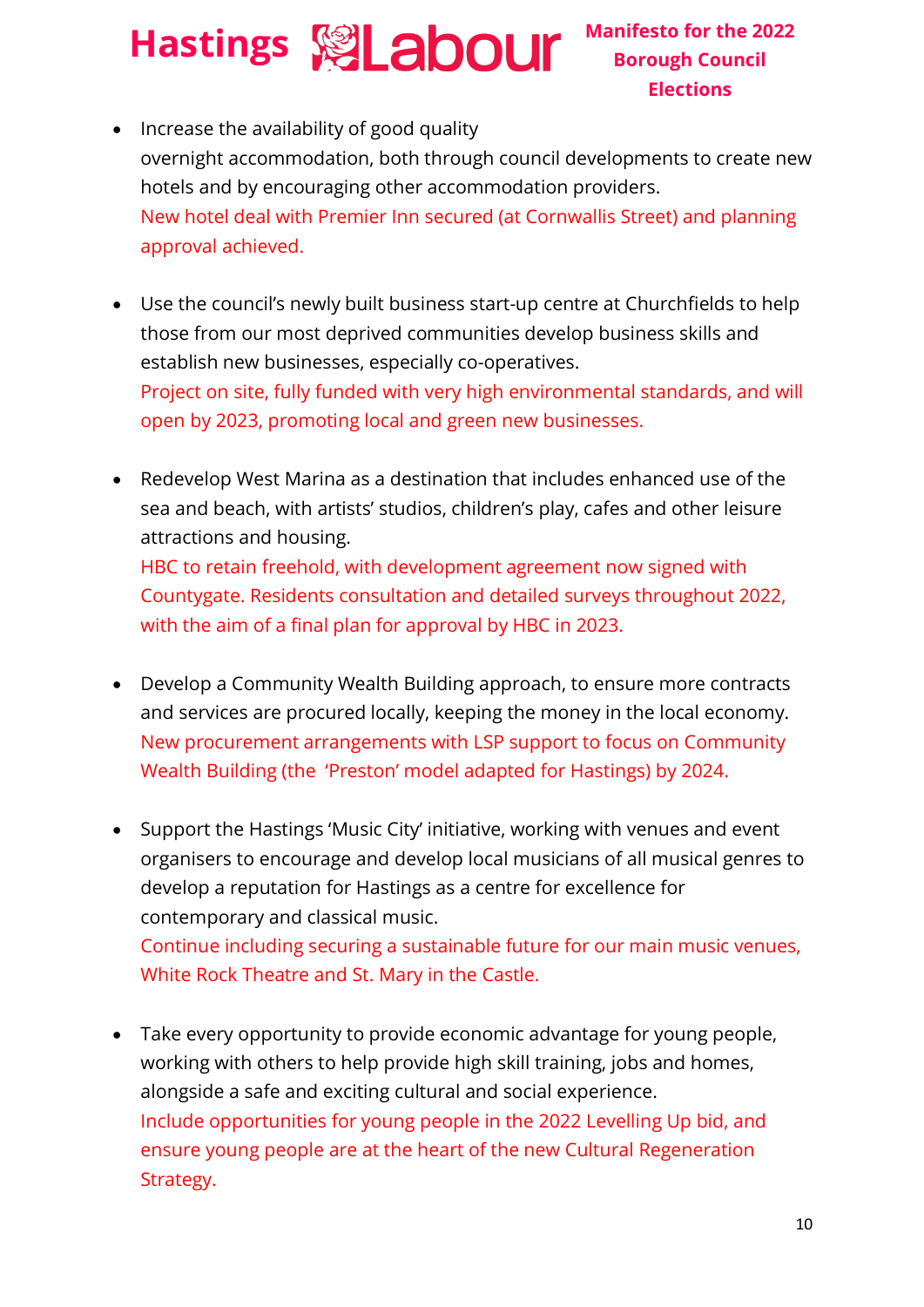• With other local authorities, investigate the possibility of establishing a community bank to provide loans to small and medium sized businesses. Include as part of the new procurement strategy, and support further development of the local Credit Union.

#### **5. Promoting Local Events and Attractions**

• Work with the Environment Agency and Southern Water to make sure water quality is further improved and Blue Flag status is maintained for St Leonards beach.

Improve seawater quality (see Climate Emergency section) and seek improved status from Defra for Pelham Beach, whilst maintaining our excellent status at St. Leonards, with clearer public information from SW about water conditions.

- Continue to support the Hastings cultural sector in general and, specifically, with leverage funding that can be applied to Arts Council applications. Regular surgeries and advice to arts organisations continue, as well as building new relationships with funders (such as recent two day visit by Arts Council England's new regional director).
- Support and promote St Mary in the Castle as a successful performance venue, working with the charitable trust that now runs it. New grants provided recently to support reopening and match Arts' Council England funding (see Regen section).
- Support the Hastings Contemporary gallery to establish a secure future and use its Arts' Council National Portfolio Funding to enhance its outreach work with schools and local communities. Finalise the agreed transfer of building to HBC, as part of a sustainable future for the gallery to include free entry for Hastings residents and enhanced education provision for local young people.
- Work to maintain and improve our programme of events (such as the Seafood and Wine Festival, St Leonards Festival) engaging with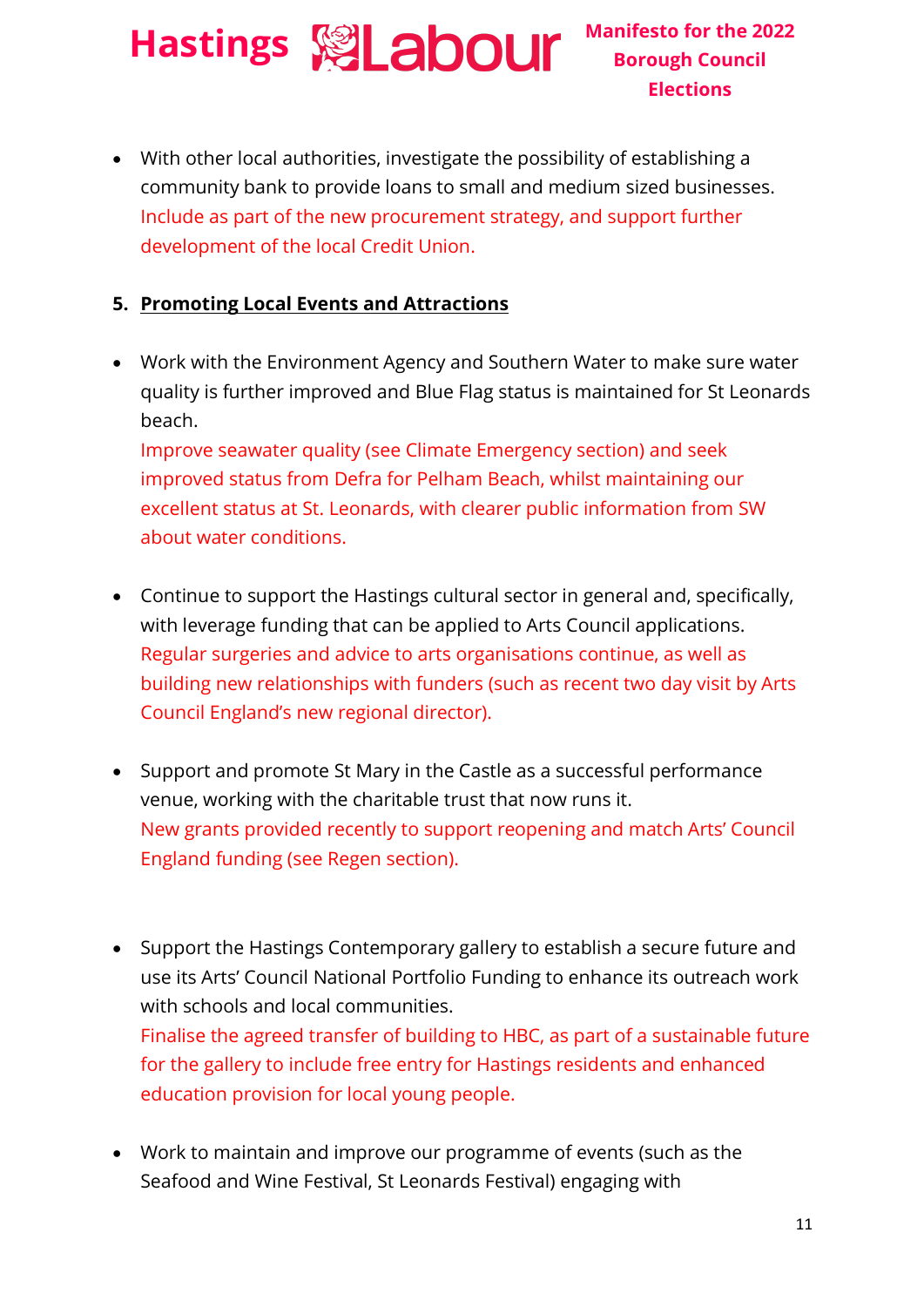underrepresented, minority and

disadvantaged local people to maximise the variety and impact of the overall festival programme.

Further active promotion, including attendance and engagement by council leadership, of inclusive and diverse arts projects, especially those led by under-represented, minority and disadvantaged people living locally.

• Keep White Rock Theatre open until the new performance venue can be developed.

Invest in the White Rock Theatre to improve its facilities and sustainability (ie increasing capacity and providing better front of house provision) rather than develop a new venue.

- Maintain 'Green Flag' award status for Alexandra Park, St Leonards Gardens and Hastings Country Park. Achieved
- Work with Natural England to protect habitats, encourage biodiversity and limit invasive species in the country park. Achieved, plus working with Sussex Nature Partnership and Sussex Wildlife Trust and considering enhanced partnership arrangements.
- Use the new Country Park Visitor Centre to promote the country park to local people and visitors. The Bale House successfully opened and operating (see Climate Emergency).
- Maintain and develop wheelchair access to our parks and open spaces. Prioritise wheelchair access routes in parks and open spaces in the most disadvantaged areas.
- Work to establish an electric 'mini tram' or other sustainable bus service along the seafront, linking the Old Town, Hastings Pier and St.Leonards. Continue to press ESCC to invest in local bus priorities including seafront services.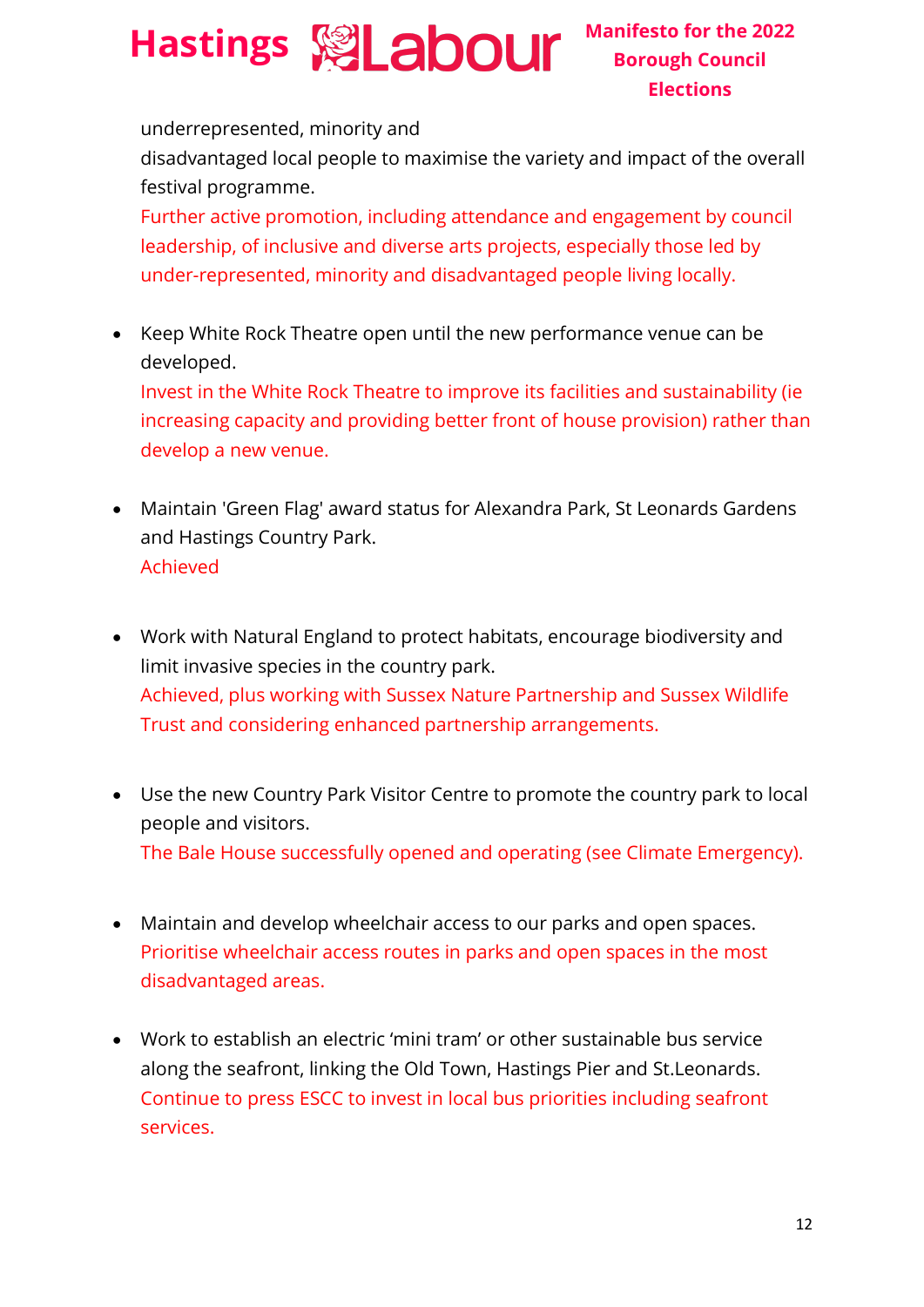• Establish a local trust to maintain and enhance the Ore valley protected open spaces for local wildlife and for local people to enjoy.

Land transfer to protect these open spaces by 2023

#### **6. Generating Income to Fund Day-to-Day Services**

- Continue our path to 'entrepreneurial socialism', using commercial methods to raise money for public benefit rather than private profit, investigating every possibility for the Council to trade its services to generate income and by bringing services back in house. Looking at trading elements of the street cleaning and building cleaning DSO. Bringing the grounds maintenance service in house in 2023 will also generate new possibilities.
- Continue to acquire local commercial properties to generate income for the Council and provide security for local jobs. Much harder to do this now, following changes to CIPFA and government borrowing rules – no longer possible to borrow money to purchase properties for income generation, so we can't acquire any further commercial properties. However, the ones we have already acquired are bringing in around £1m a year net, despite the pandemic.
- Continue our 'transformational change' programme, ensuring that all Council tasks and processes are carried out as efficiently as possible, and that all projects are properly planned and costed. The transformational programme linked in with the corporate standard is moving forward so that targets and projects for all service areas are using the dashboard and smartsheets to make us more efficient and to slimdown on the amount of paperwork required. There will also be a 'business as usual' smartsheet and dashboard which councillors and public can access.
- Provide Council services online wherever possible, making it easier for people to apply and cheaper for the Council to provide them, while maintaining our telephone contact centre for people who are not able to use online services.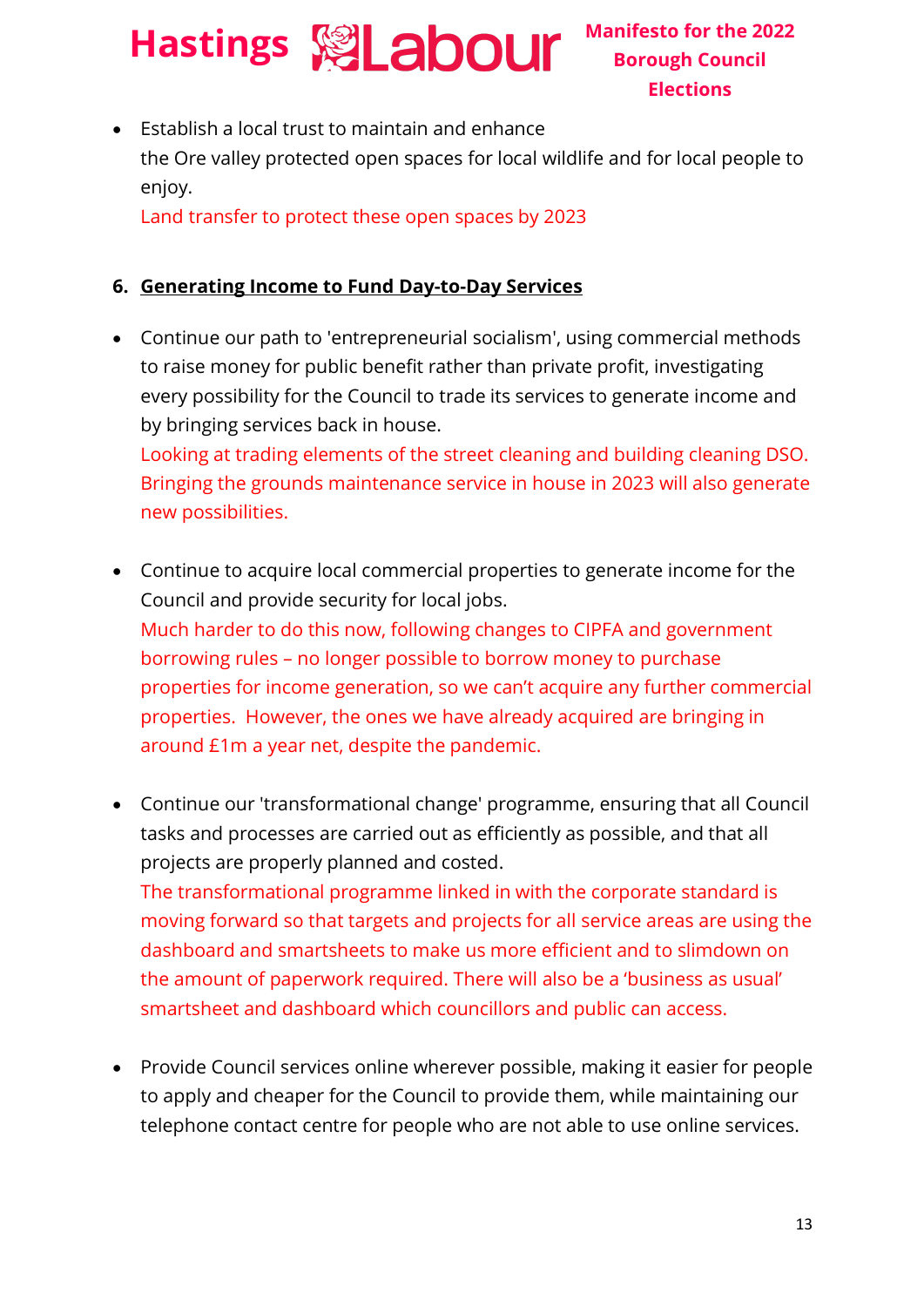Prior to lockdown 68% of all tasks were being carried out through our online services but this has increased during 2021 so that currently 83% of tasks and reporting are being done online.

• Take every possible opportunity to submit funding applications to the Local Enterprise Partnership, central government, Heritage Lottery, and any other funding streams available, where these support the Council's priorities. £24.3m secured in 2021/22 from the Town Deal fund and further applications planned in 2022 to Levelling Up and other funds.

#### **7. Keeping Hastings Safe**

- Continue to co-ordinate and participate in inter-agency community safety initiatives, including the Safer Hastings Partnership, Hate Crime Partnership, and Multi-Agency Task Teams. Hastings is co-chair of the Safer Hastings and Rother Partnership. The group brings together police, county officers, borough officers, probation service to look at local issues and receive reports from the agencies. The memorandum of understanding for this group is being reviewed and updated and we expect a re-established Safer Hastings partnership to be an outcome.
- Expand our participation in White Ribbon Day and work with other agencies to highlight and prevent domestic violence and coercive control, and lobby to provide more resources for women experiencing domestic violence. Currently a lot of work on violent crime against women at home and on the street following an increase in street crime against women involving sexual assault – 112 women in England killed on the street in 2021 and in Hastings several assaults or attempted assaults in Alexandra Park. Now a standing item on the Safer Hastings and Rother Partnership. Safer Streets funding allocated to Alexandra Park with public consultation on aspects such as CCTV. Priorities include better urban design/lighting, campaigning and partnership working.
- Work with the police to enforce Public Space Protection Orders to prevent littering, street drinking and anti-social behaviour, while linking this to mental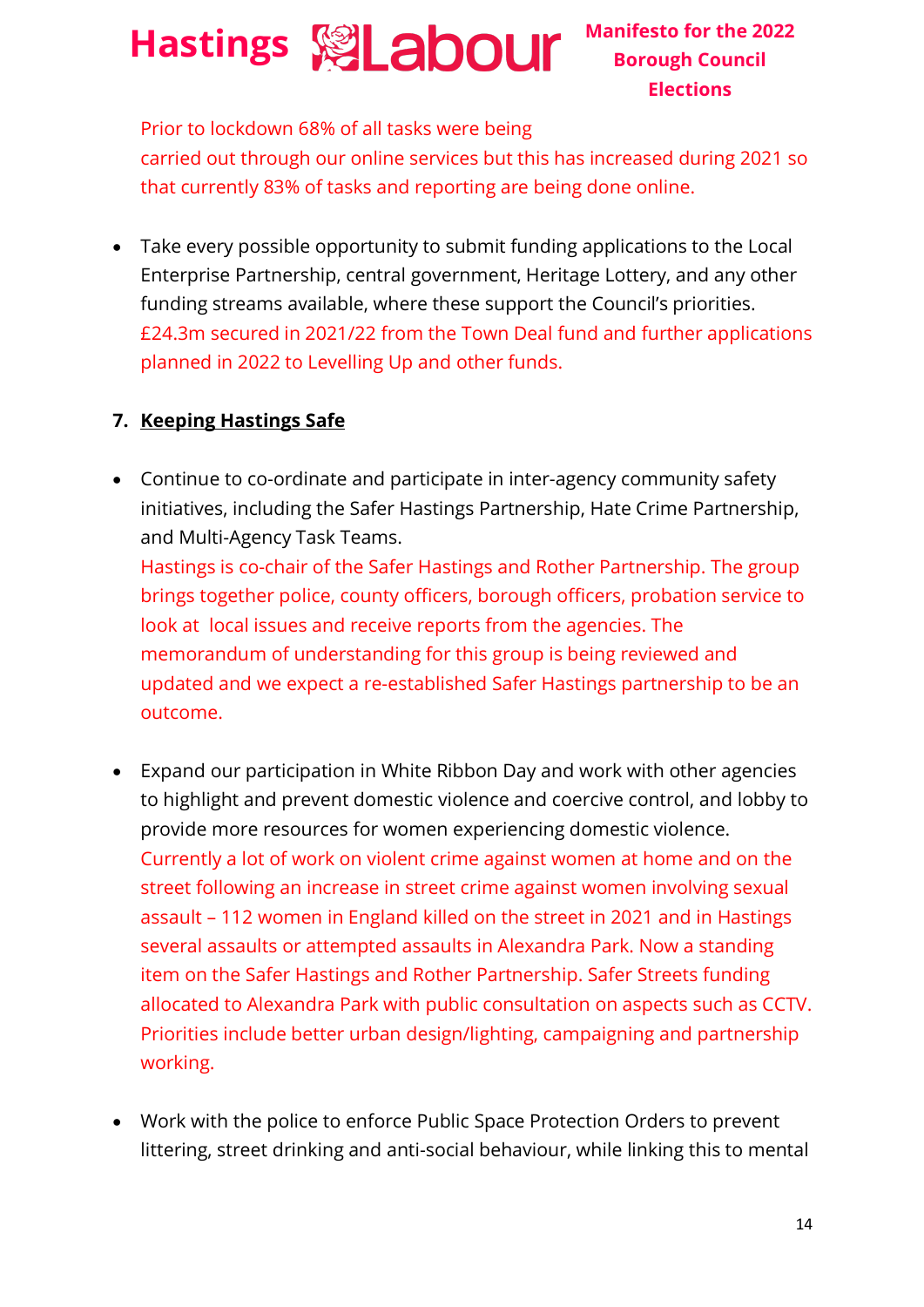**Borough Council Elections**

health and other support services that offer help to those with alcohol or drug addiction problems. The PSPO orders are due for renewal in 2022, and work will be strengthened between Police, HBC, ESCC and Project Adder to reduce anti-social behaviour in Hastings Town Centre.

• Ensure cycling and pedestrian provision, on road and in shared spaces, are safe and comply with good practice, to improve the experience for cyclists and pedestrians, especially in the Town Centre. Campaign to bring road maintenance service back under local (HBC) control in order to repair potholes better and make our roads safer, and continue to redesign Hastings Town Centre to encourage safe walking and cycling and better access to public transport.

#### **8. Keeping Hastings Clean**

Leonards.

- Use our new in-house street cleansing service to continue to improve street cleaning standards. Continue to improve street cleaning standards right across the town including partnerships with community organisations such as Tidy Up St
- Promote our online reporting system for rubbish, dog fouling and fly tipping to provide clear target times for when problems will be dealt with and use our street wardens to monitor 'hotspot' areas regularly. Successful with increased number of users, and next steps to include developing shared reporting systems with other agencies ie Optivo.
- Use our new in-house fly tip removal service to develop new polices to deal with fly tipping, using CCTV and other methods to identify perpetrators. Work in partnership with external organisations ie Optivo to agree new approaches to reduce fly tipping, including a review of charging policy in 2022.
- Use our compulsory purchase powers to bring more empty homes back into use.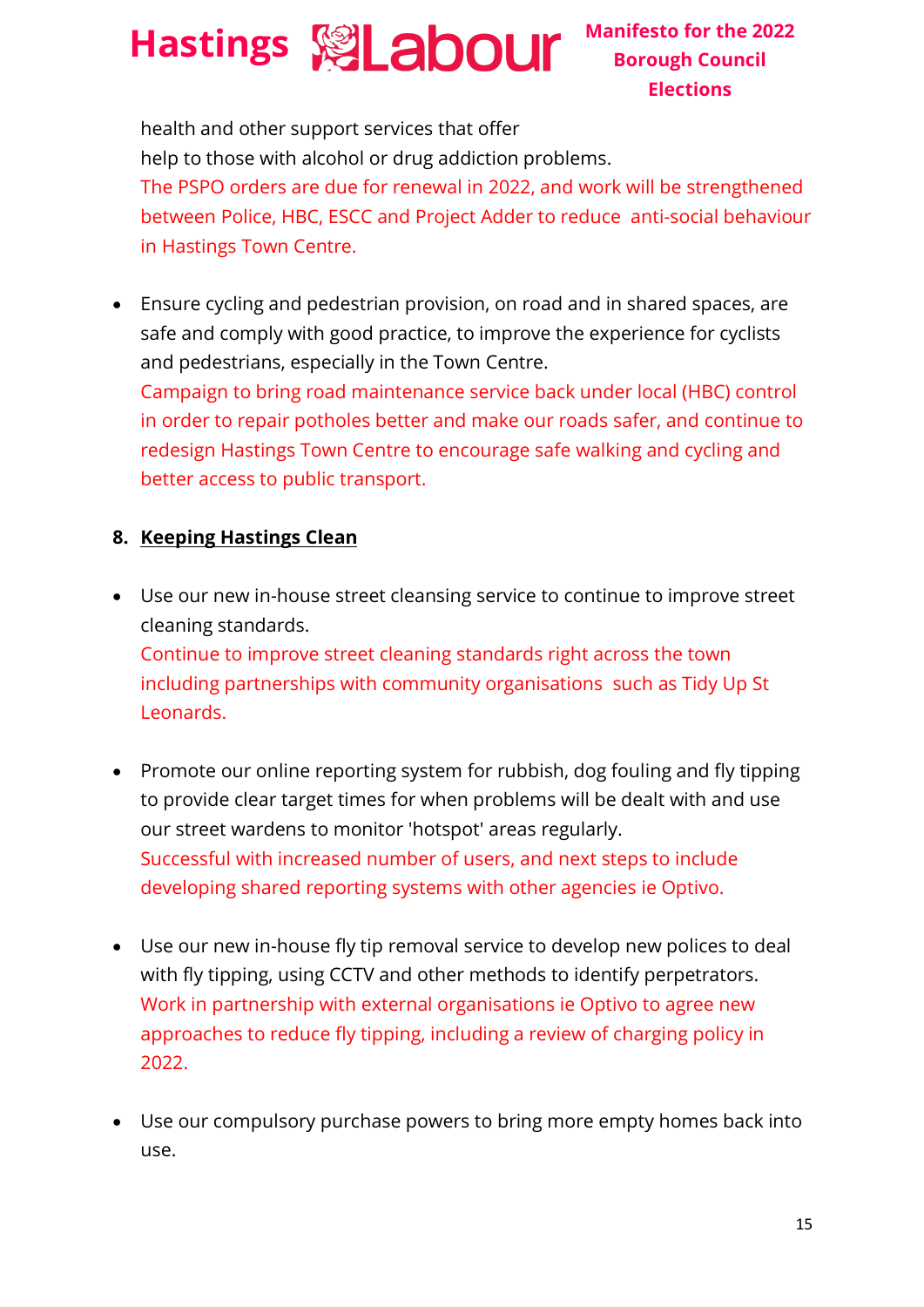We submitted to the national Labour party

conference a housing motion of a call for cost-neutral CPO powers which would enable local councils to act against land banking landowners. We will invest in more capacity in 2022 to enforce use of empty homes.

• Work with housing associations to make sure their housing estates are kept clean and tidy, investigating joint planning of services and potential use of enforcement powers where this is necessary.

Councillor meetings have formulated our ask of the housing associations and our very clear and public demands of OPTIVO. The letter written to the chief executive led to a visit from him and a commitment to address the issue of estate management, including joint HBC/Optivo walkabouts, and a resident first approach to reporting, with transfer of grounds maintenance, cleaning and play responsibilities to HBC.

#### **9. Providing Decent Homes**

- Continue our programme of property purchases to house homeless families as an alternative to using bed & breakfast accommodation. Second phase of property purchases completed so total number of homes is 28. Big spike in house prices and availability of the type of accommodation make this difficult, so a new task force to look at fresh approaches to reduce homelessness has been set up.
- Start building or acquiring council housing again by re-establishing a Housing Revenue Account if this is financially viable within the government social housing grant regime.

We are now a registered provider and a partner with Homes England. The need for us to have a housing revenue account would only arise if we had 200+ properties. We have committed to 500 new homes at affordable LHA rents, and will start building on our sites at Bexhill Road and Mayfield in Hollington by 2023.

• Ensure new housing built or acquired by the council meets the fully accessible 'Lifetime Homes' standard where possible, as well as good design and energy efficiency standards.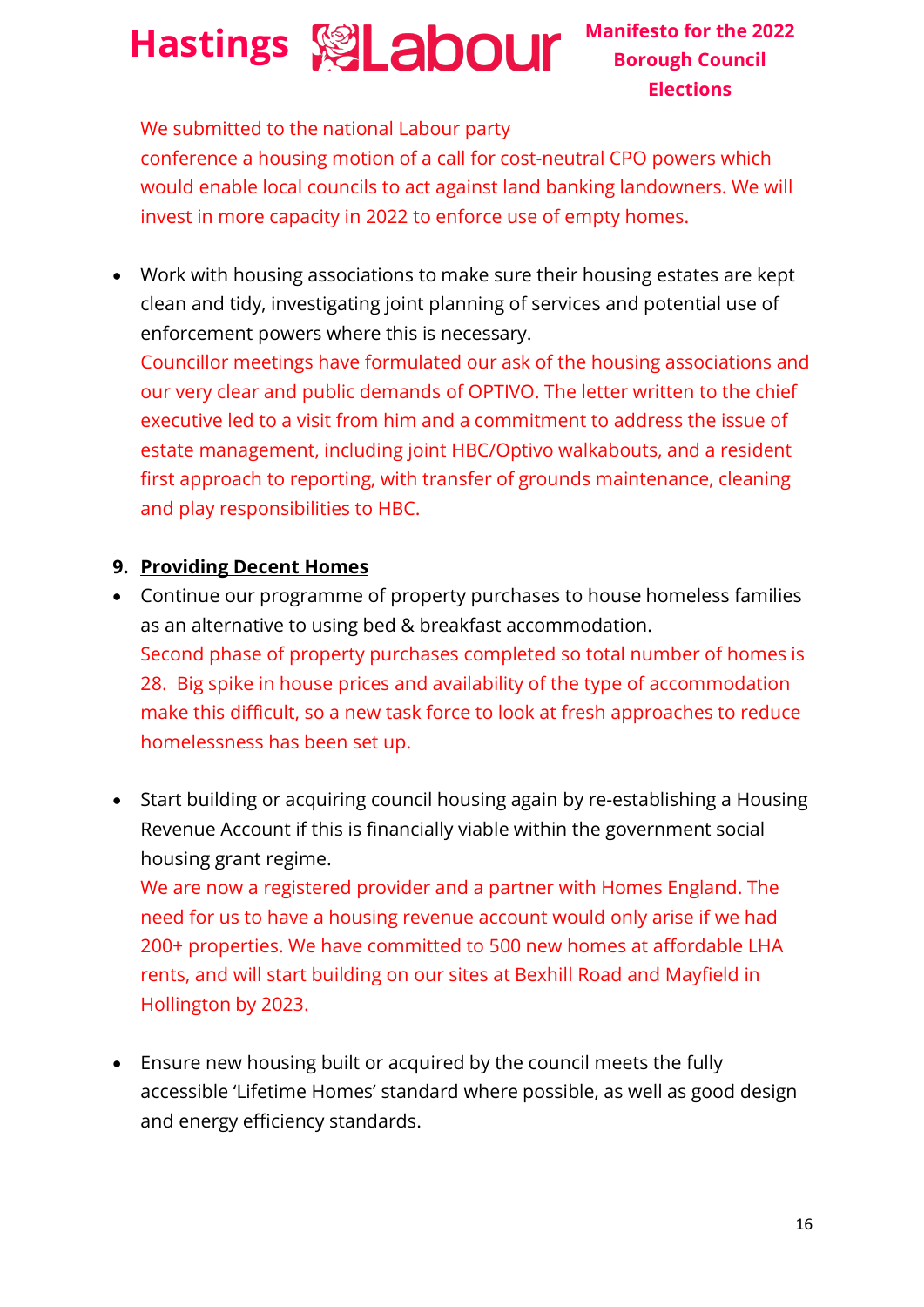**Borough Council Elections**

We are committed to all the homes HBC fund or work in partnership on being Lifetime homes and we have publicly committed to all new homes being zero carbon as well.

- Work in partnership with housing providers whose policies reflect the needs of those in greatest need in Hastings. Partnership working with OPTIVO continues, and the sale to Ilke Homes of Harrow Lane, ensuring 100% affordable, including 50% affordable rent. And since our very public 500 homes policy was published, Optivo have said they will deliver 100% affordable at Holmhurst St. Marys.
- Push for the renewal of the selective licensing scheme with the Secretary of State for Housing, alongside a campaign for rent caps and the return of fair rent reviews.

We pushed for this renewal but were blocked by our MP and the secretary of state. HBC has commissioned a new town wide stock condition housing report in 2022, in order to apply for the renewal of the licensing scheme in 2023. We will also secure new resources to increase action against poor landlords.

- Promote and enhance our homelessness prevention programme, to help people get rehoused before they become homeless. We have been very successful in maximising the "everyone in" instruction during COVID (and led on this across the county) reducing the rough sleeping numbers to single figures. We have had successful funding bids to provide security for those rough sleepers who came off the streets and to prevent homelessness. (The biggest challenge is how residents move on once they have been supported and temporarily housed by HBC. Difficult to find sustainable, affordable move on homes with now over 400 people and families effectively trapped in temporary accommodation and in turn producing massive increases in HBC budgets). See task force above.
- Ensure all possible pressure on developers to comply with the 25% social housing requirement in the Local Plan for all qualifying developments. 500 rented LHA rates affordable homes programme agreed, constructive discussions underway to deliver more than 25% affordable on new sites at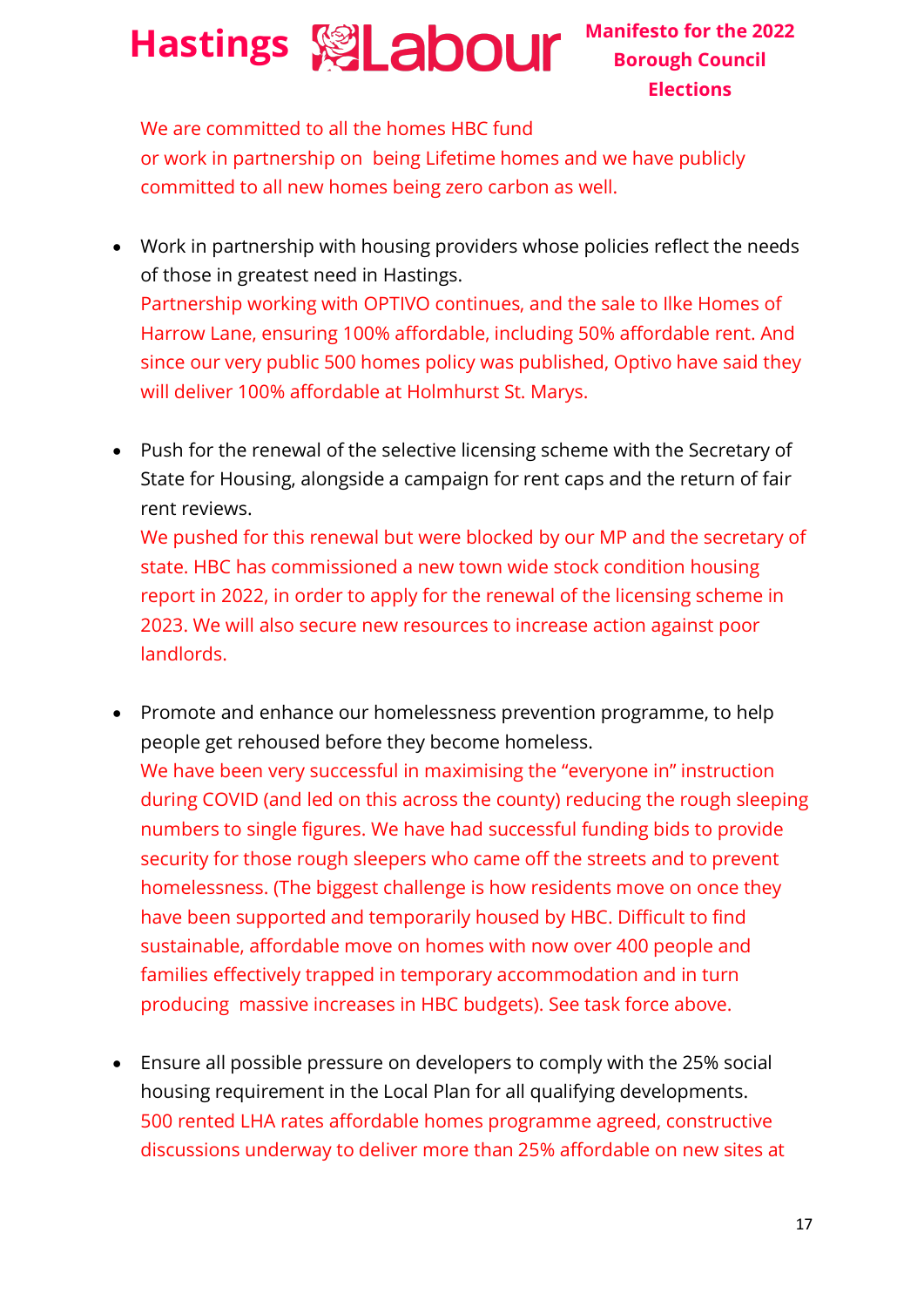**Borough Council Elections**

Harrow Lane and Holmhurst St Marys and new Local Plan will aim to maximise affordable housing on new developments.

• Investigate and encourage alternative models of housing provision, including community land trusts and housing co-operatives, especially for older people.

We continue to have good relationships with alternative providers in the town and have actively promoted the need to work in partnership with external organisations with specialist knowledge and commitment to continue to promote new ways of delivering housing. This includes updating our housing allocation scheme, and reviewing disabled facilities funding during 2022.

#### **Where the Money Comes from**

During these times of austerity, there is far less money to provide new services and functions than there used to be. So, the council's efforts need to be focussed on providing existing services better, as well as raising as much money as we can from other sources.

Council spending is divided into two kinds: revenue spending and capital spending.

**Revenue spending** is what the council spends to cover its day-today expenses, providing services it must provide by law (statutory services), as well as additional services it chooses to provide (discretionary services). Money for this comes from Council Tax, Business Rates, government grants, fees and charges, car parking, competitive grant programmes, rents on commercial properties, and other income generation. The Hastings Council part of the Council Tax (about 12% of the total) only pays for about a sixth of council spending. Government grants used to be the largest contributor to council income but have been cut to almost nothing. Council Tax increases have been limited too,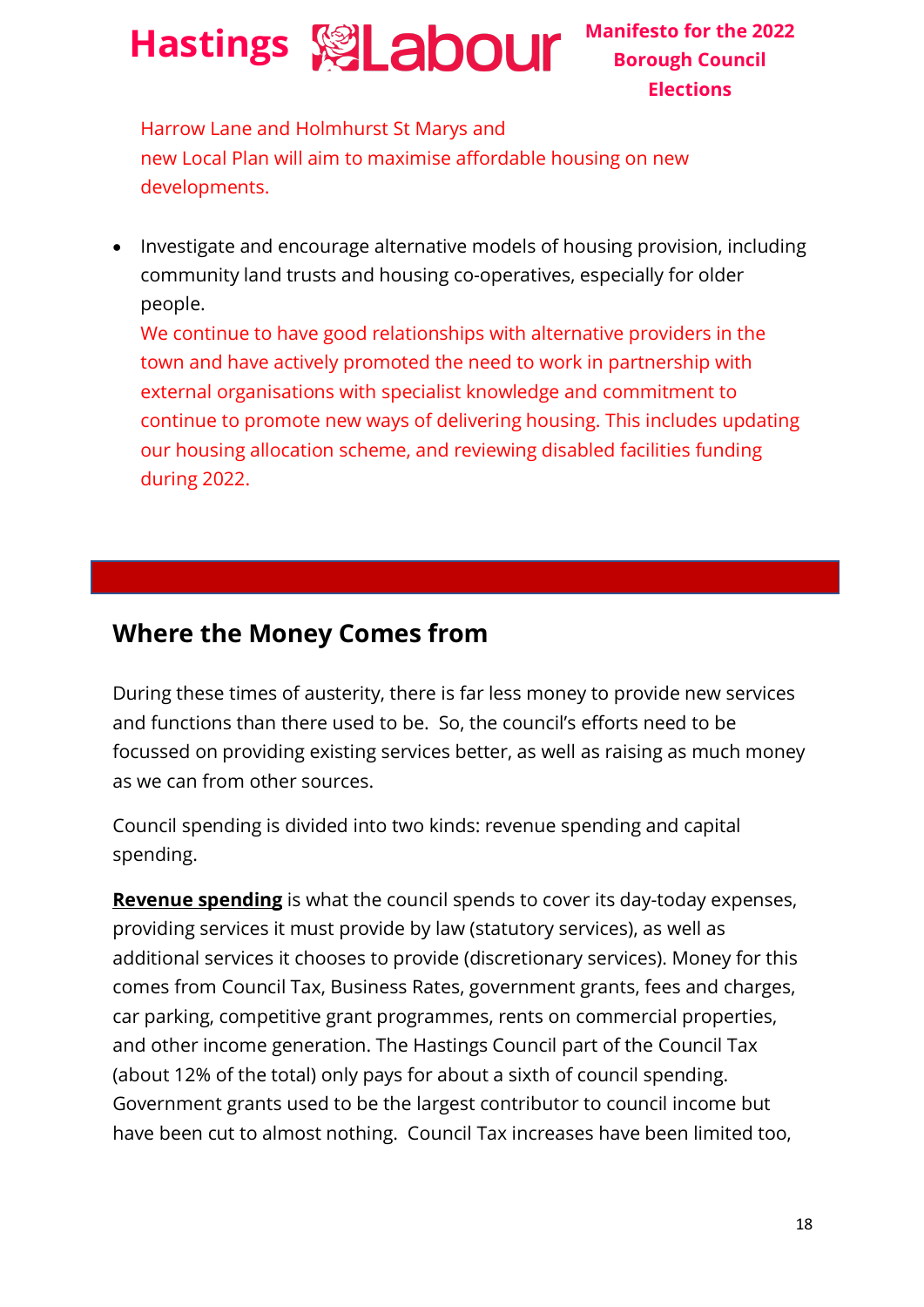so much more has to be raised from local fees and charges, and other income generation.

The council cannot borrow money to pay for revenue spending and cannot end the financial year in deficit. If it can't balance the books, it must use money from reserves to cover the gap, cut its services, or raise more income.

The council bids to external competitive grant programmes wherever the grant can help the council to fund its priorities. These grants can only be used for a specific purpose, are time-limited, and are generally used to fund additional rather than mainstream services. Grant sources include the Government, National Lottery Fund, Arts Council, and the South East Local Enterprise Partnership.

**Capital spending** is the money the council spends on longer term projects – buildings or equipment that last beyond the current year. To fund this, the council is allowed to borrow money, usually from the Public Works Loan Board (which offers low interest rates).

The council has to set its own limit for the amount it's going to borrow during the year, but there are no restrictions on this limit. As long as the council sticks to 'Prudential rules' (i.e. it can demonstrate that it can afford the loan repayments) it can borrow as much as it likes. However, as the repayments on loans come within the revenue budget, and because the revenue budget is so restricted now, borrowing can really only be done to pay for capital projects that will generate enough income to cover the loan repayments. For some capital projects, the costs can be covered by external grants. So, undertaking capitalfunded projects makes no difference to the amount of money the council has for day-to-day revenue-funded services.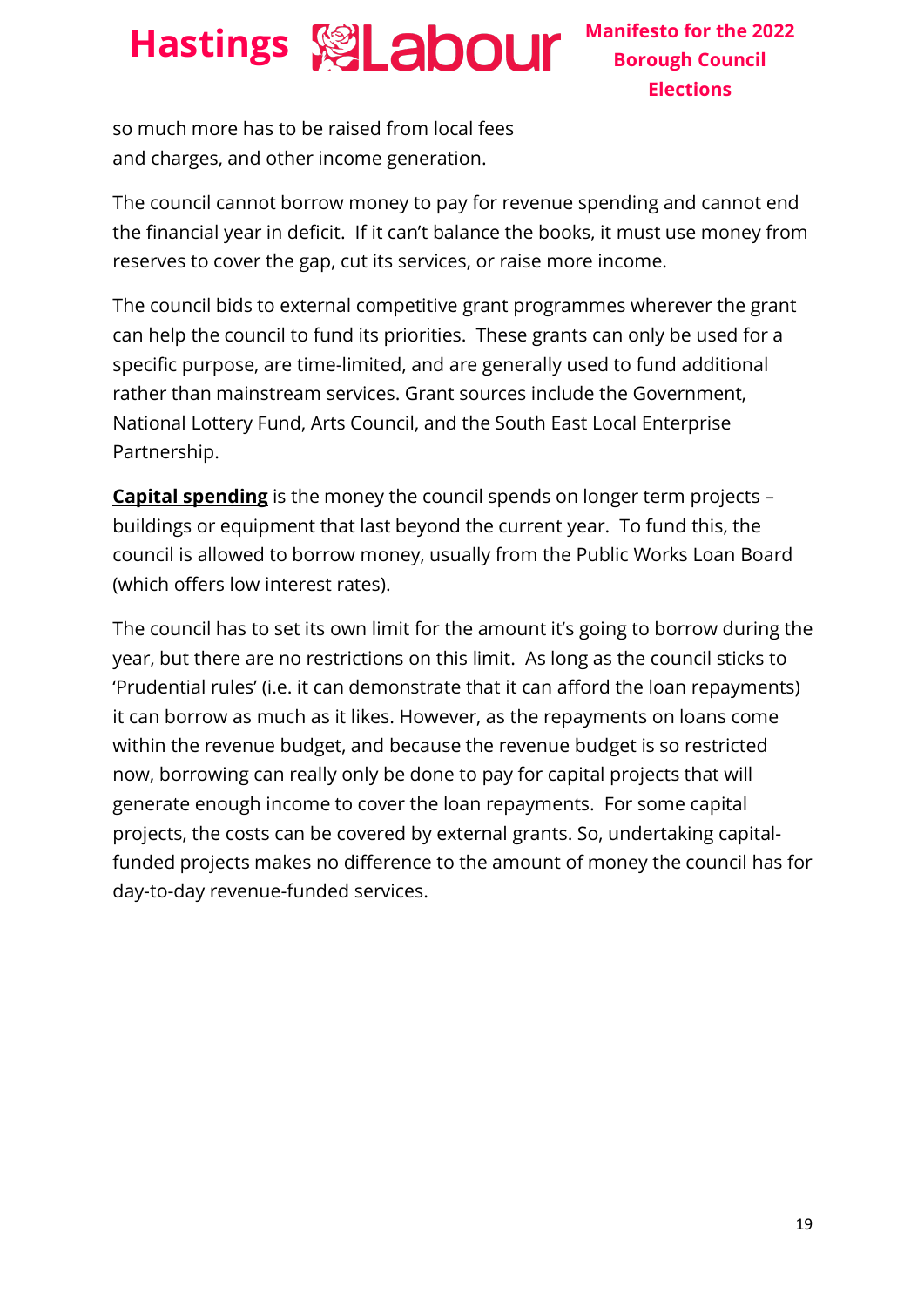

#### **2022 PLEDGES**

#### **Tackling Poverty and Inequality**

Hastings is the most deprived council area in South East England and has some of the poorest neighbourhoods in the country. We want to make sure all people, regardless of their ethnic origin, sexuality, gender, or disability, feel included in the local community. We will:

- Continue to consult all groups impacted by the Equality Charter and urgently develop plans with the Local Strategic Partnership to improve services for each, and to ensure that all organisations funded by the Council actively promote the same equalities values;
- Campaign through the LSP for other key local organisations to do the same;
- Work with the local Disability Forum to make sure disability access to Council services and structures is maintained and enhanced and that local retail and leisure services are encouraged to improve disability access;
- Ask the LSP to ensure all partners are also committed to full access;
- Continue to encourage council services to employ apprentices from groups impacted by the Equality Charter;
- Continue to use the funding until 2023 achieved from the EU Community-Led Local Development programme to fund projects to address long-standing unemployment and income deprivation, as well as skills shortages, principally in the Hollington, Broomgrove, Farley Bank, Halton, and Downs Farm estates;
- Continue to fund the Council's Active Hastings team to take sports opportunities and street games into disadvantaged parts of the town and
- give the chance for young people, especially girls, ethnic minority, LGBTQ+ and disabled young people, to become accredited sports leaders;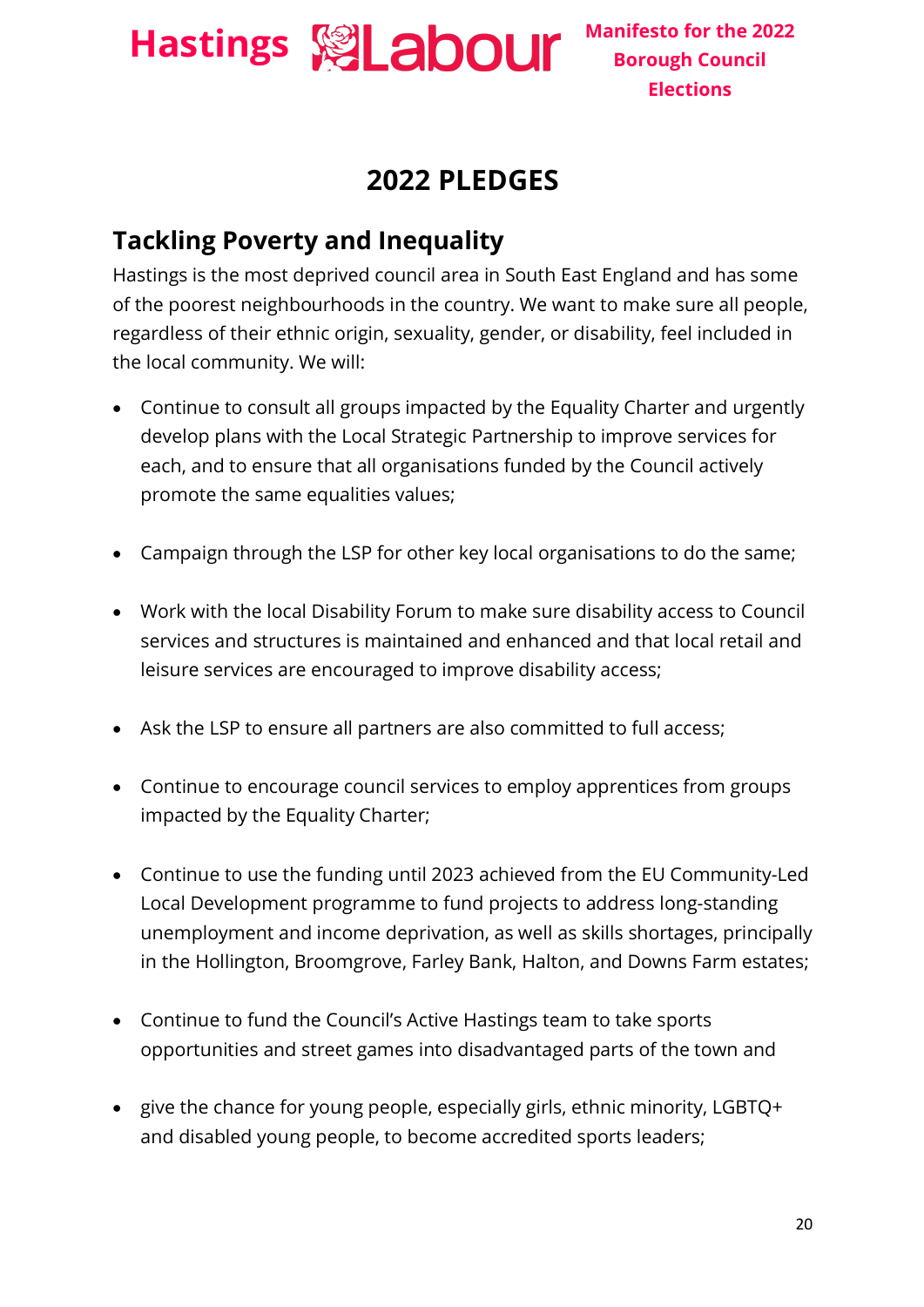- Continue and extend the work of Active Hastings to focus on health inequality in the most disadvantaged areas;
- Continue to lead good practice across East Sussex and reduce the number of rough sleepers;
- Continue the housing first model and seek innovative accommodation options locally;
- Ensure Hastings Borough Council continue to support and welcome all people seeking refuge through its commitment to the Vulnerable Persons Resettlement Programme as well as playing a full role, along with other East Sussex councils, in the new Afghanistan resettlement scheme;
- Ensure the Council continue to meet regularly with all local organisations supporting refugees such as Hastings Supports Refugees and the Refugee Buddy Project, to provide a coordinated response to issues faced by people seeking refuge.

#### **Providing Decent Homes**

Hastings has a large private rented sector which still has a significant number of poor-quality homes with bad landlords. We are also desperately short of genuinely affordable, social rented housing. To tackle this, a Labour Council will:

- Continue our programme of property purchases to house homeless families as an alternative to using bed & breakfast accommodation;
- Respond to the local housing emergency by establishing a new Task Force in 2022 to address the spiralling cost of temporary housing, to increase the supply of temporary and permanent accommodation alongside our voluntary and statutory partners;
- Start building or acquiring council housing again by re-establishing a Housing Revenue Account, if this is financially viable within the government social housing grant regime;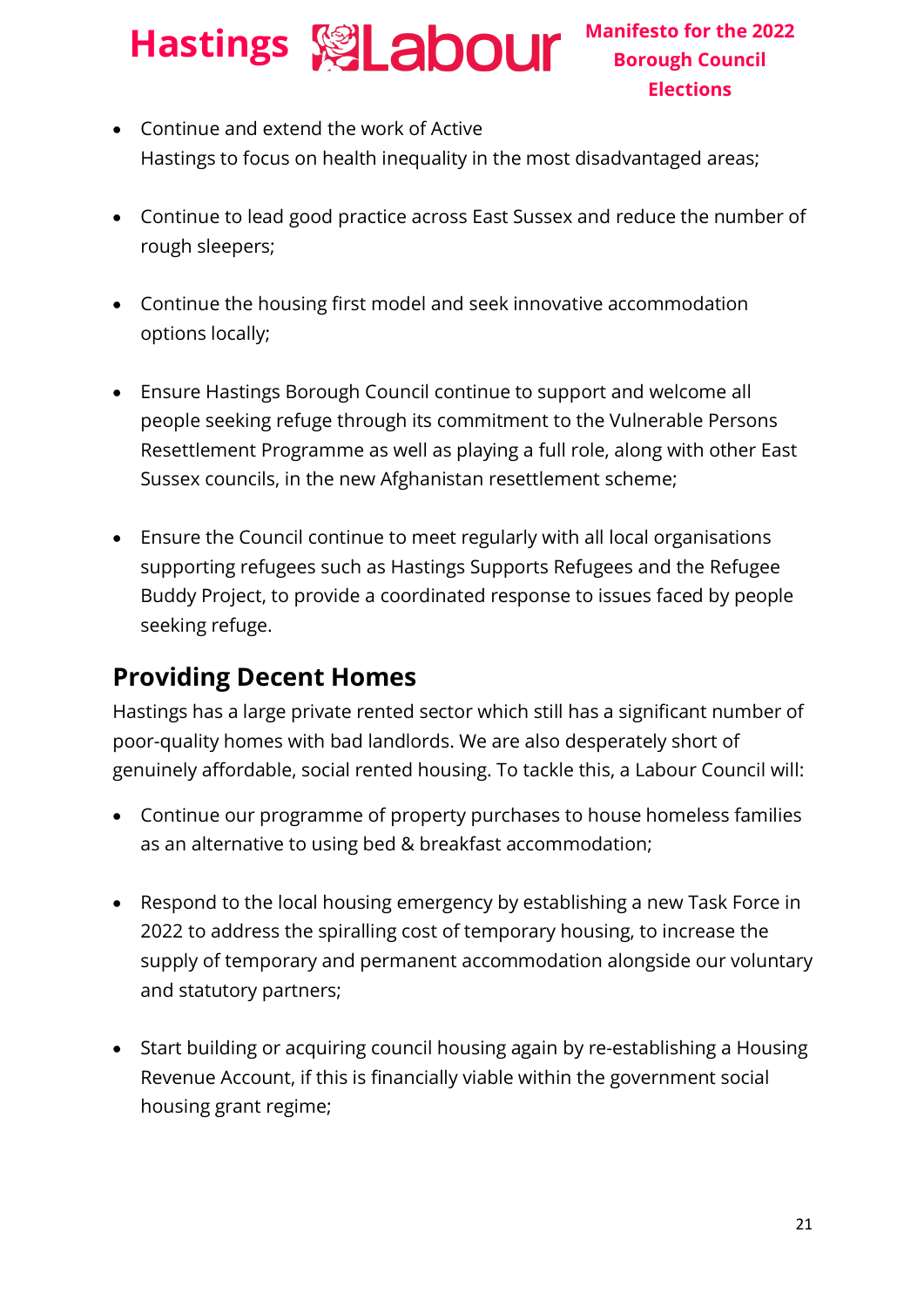- Build new homes for LHA affordable rent on Bexhill Road and at Mayfield (in Hollington) by 2024;
- Ensure new housing built or acquired by the council meets the fully accessible 'Lifetime Homes' standard where possible, as well as good design and energy efficiency standards;
- Work to secure zero carbon, including gas free, homes at Harrow Lane, Bexhill Road and Mayfield by 2024;
- Deliver the 500 LHA rented affordable homes commitment to ensure genuinely affordable homes for local communities by 2024;
- Work in partnership with housing providers whose policies reflect the needs of those in greatest need in Hastings;
- Complete stock condition report in 2022 and apply for selective licensing by 2023 as well as campaign for rent caps;
- Use other statutory powers to crack down on rogue landlords who abuse tenants' rights and work to ensure that private rented housing and HMOs are maintained to a decent standard;
- Secure new funding in 2022 to increase inspection of homes and action against poor landlords;
- Promote and enhance our homelessness prevention programme, to help people get rehoused before they become homeless;
- Establish multi-agency task force in 2022 to tackle homelessness including increasing supply of temporary and permanent accommodation, to reduce numbers and time spent in temporary homes;
- Bring all possible pressure on developers to comply with the 25% social housing requirement in the Local Plan for all qualifying developments;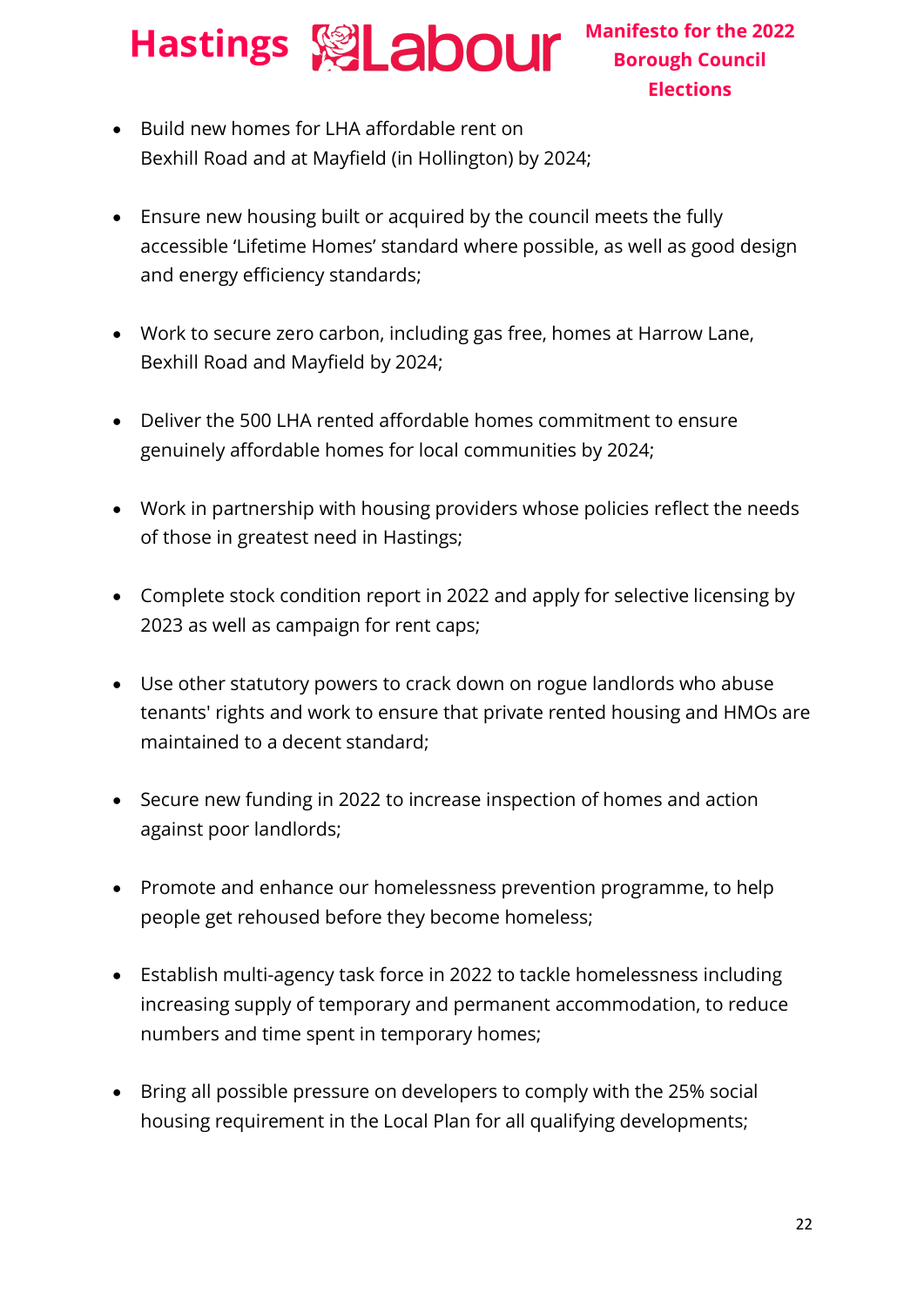- Investigate and encourage alternative models of housing provision, including community land trusts and housing cooperatives, especially for older people.
- Revamp our relationship with social landlords (ie Optivo and Orbit) and update our housing allocation scheme and disabled facilities fund, including a new partnership to manage grounds maintenance, litter and playgrounds more effectively;
- Strengthen the new Local Plan to maximise the amount of affordable housing on all new developments;
- Work with developers and investors at an early stage to stress the need for rented affordable homes and deliver more than the 25% on Harrow Lane and at Holmhurst St. Marys for example.

#### **Tackling Climate Change**

The climate emergency is the biggest threat to humanity. We will:

- Work with public sector partners and local businesses to make Hastings carbon neutral by 2030;
- Build on recent achievements with aim of HBC becoming zero carbon by 2023 and then with other partners helping to secure the town becoming zero carbon by 2030;
- Further develop the council's strategy and action plan to make Hastings carbon neutral;
- Continue with updates published twice a year and involve local climate emergency organisations;
- Review our local plan to ensure our planning policies maximise energy efficiency in new developments, as well as maximising the opportunities for sustainable energy generation, biodiversity and sustainable transport solutions;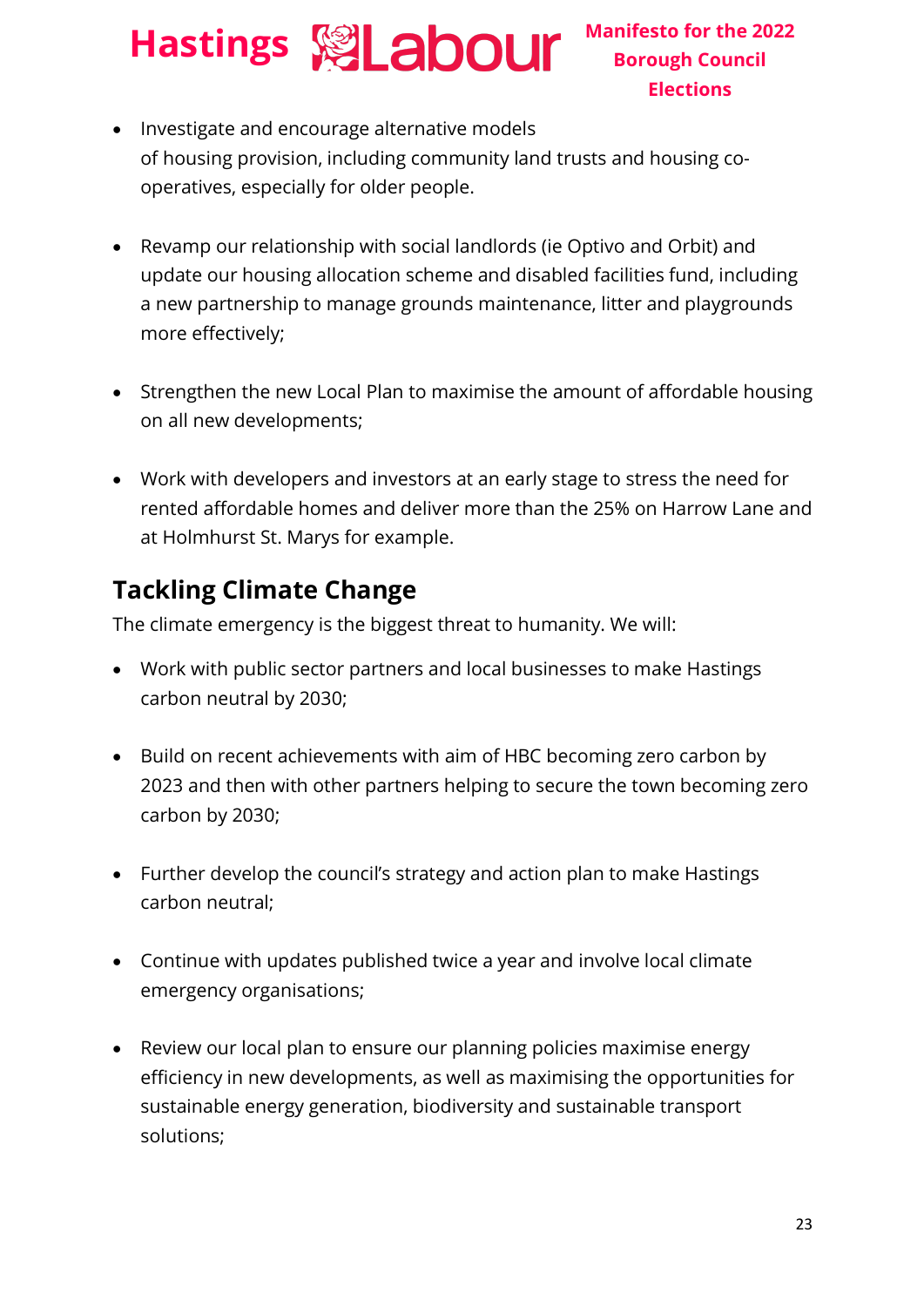- Include new guidance in the next Local Plan i.e. promoting wind and solar panels over listed/conservation considerations, prioritising walking and cycling and public transport over roads;
- Pursue the Council's energy generation strategy to install solar arrays and wind turbines, for example seafront vertical-axis wind turbines, as well as examining potential other sustainable sources such as wave and tidal power;
- Complete Business Solar Programme and encourage landlords and homeowners to add solar to domestic properties, changing planning procedures where necessary and extending group purchase scheme;
- Identify sites suitable for onshore wind energy generation and include in the Local Plan;
- Encourage and promote community energy generation schemes including working with local community organisations;
- Install rooftop solar energy on all possible council-owned buildings by 2023;
- Develop solar arrays mounted above suitable council car parks including locations in the new Local Plan;
- Investigate sites for ground-mounted solar arrays, installing arrays at these only where there are no adverse ecological consequences, budget already identified in HBC capital plans;
- Work with Energise Sussex Coast to install solar arrays on commercial, domestic and community buildings throughout the borough, subject to the development of a workable feed-in tariff to make such projects viable;
- Refocus with a retrofit/solar plan for the most disadvantaged communities working with housing providers, and research linked to the new Green Energy training centre at the College;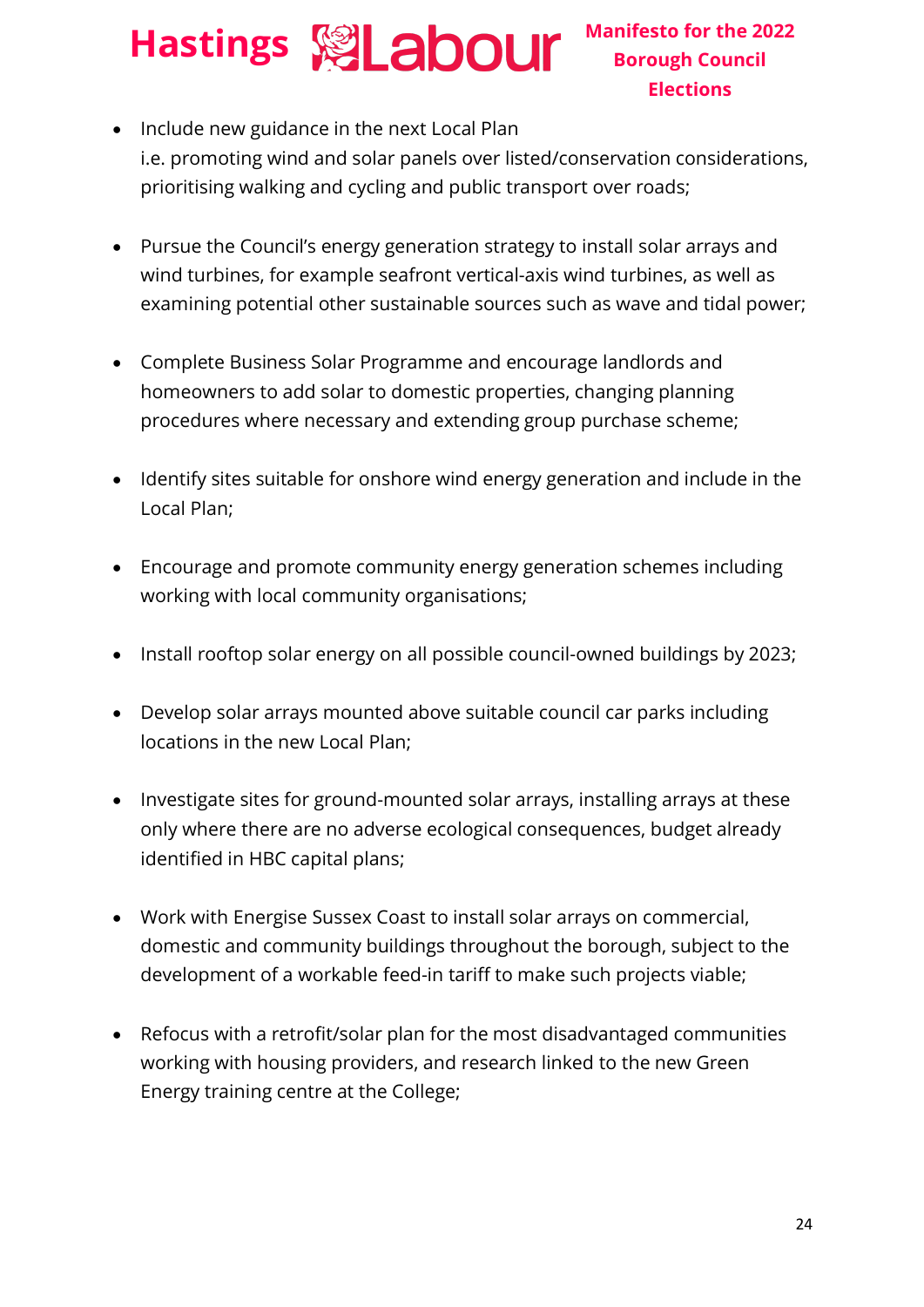- When the technology is available, link local energy generation projects to a local electricity network to provide cheap, sustainable electricity for local homes and businesses;
- Continue to press government for changes to make this possible including campaigning with other councils;
- Eliminate single-use plastics from all council activities and campaign for others to eliminate too;
- Ban single-use plastics from all events held on council land and encourage others to do the same;
- Aim to protect existing wildlife habitats, and create new ones, to maximise biodiversity in our parks and open spaces;
- Where possible protect existing green spaces from development and improve biodiversity;
- Maintain all our parks and open spaces in a way that promotes environmental sustainability, using natural methods to control invasive species while maximising biodiversity and protecting rare habitats;
- Bring grounds' maintenance service back in house by 2023, and review and improve their management of biodiversity;
- Develop a tree-planting programme for Hastings, and identify and support tree planting opportunities where funding is available i.e., Tressell, Hollington and Castle Wards in 2022 and then the Garden Town;
- Support new creative approaches i.e. Hollington Orchard, Woody Wood and garden and wildflower verges;
- Promote guidance on how local people can reduce their carbon footprint by home composting, reducing flying and car use, reducing single-use plastics, reducing energy consumption, and more;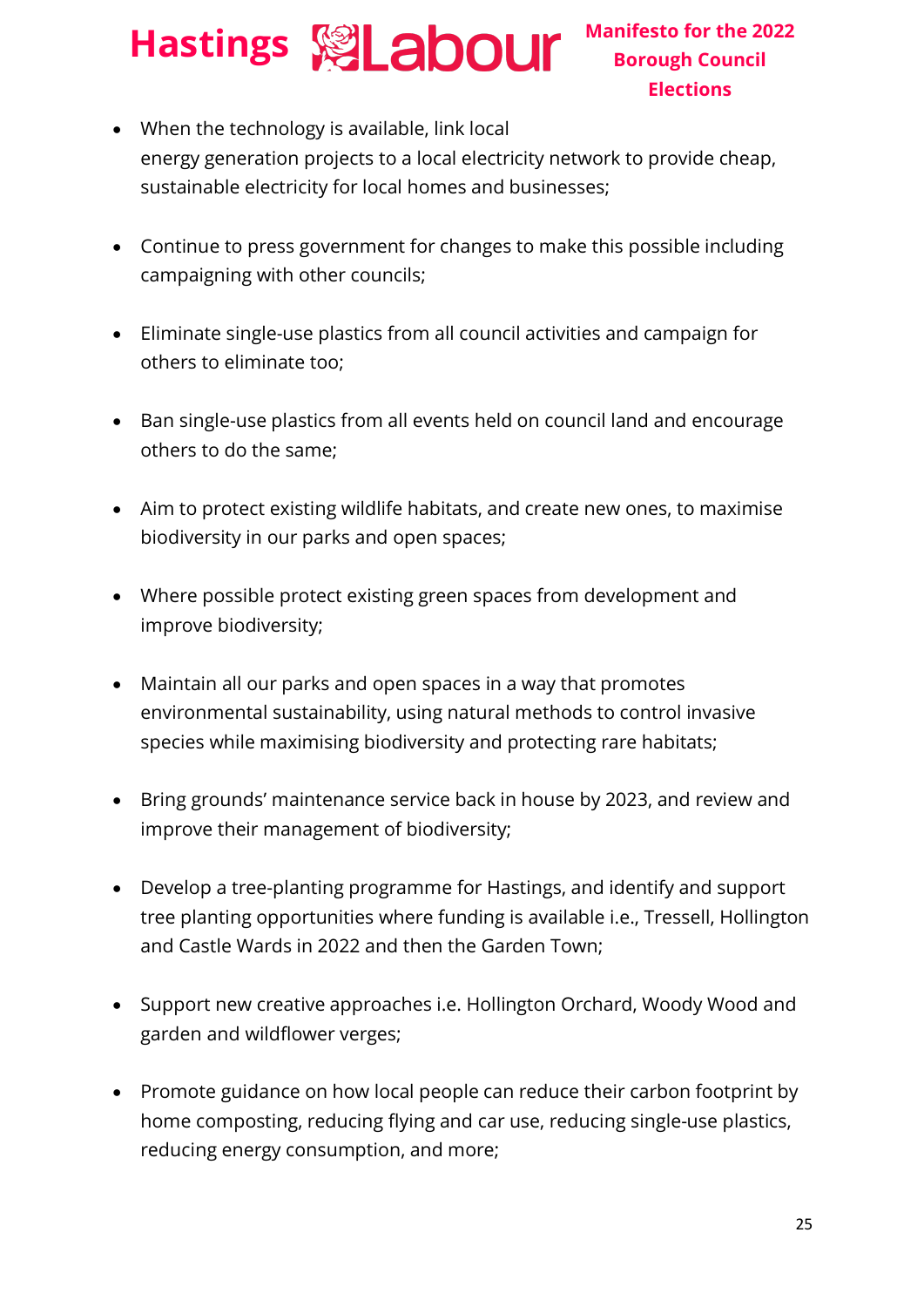- Launch new web content and social media campaign in 2022 involving a variety of local creative approaches;
- Establish a greenway cycling and walking link between Ore Station and Frederick Road, from the development of housing sites along the route, and seek ways to fund a greenway linked through to Hastings Town Centre;
- Continue to press East Sussex County Council to speed up the delivery of the three planned Greenways (safety designed in) new links to the Town Centre and for the Hollington, Silverhill, Alexandra Park path to be completed by 2023;
- Ask the county council to allow closure of the A259 along Hastings seafront on two summer Sundays to promote the attractiveness of a car-free seafront;
- Press the county council for car free developments including better walking and cycling links between the town centre and the seafront, including regular car free days in different parts of the town;
- Develop policies and practices, with local businesses and other organisations, to reduce the harmful effects of plastics in our seas;
- Protect our seas by campaigning with local groups to ensure major improvements by Southern Water in seawater quality supported by the Environment Agency and Natural England and working with other councils along the coast;
- Use this innovative and ground-breaking work to encourage green energy generation companies to relocate to Hastings;
- Launch green energy hub including a new Green Business Training Centre at Ore College Campus by 2023;
- Install more electric vehicle charging points and pressure local supermarkets and leisure providers to provide charging points;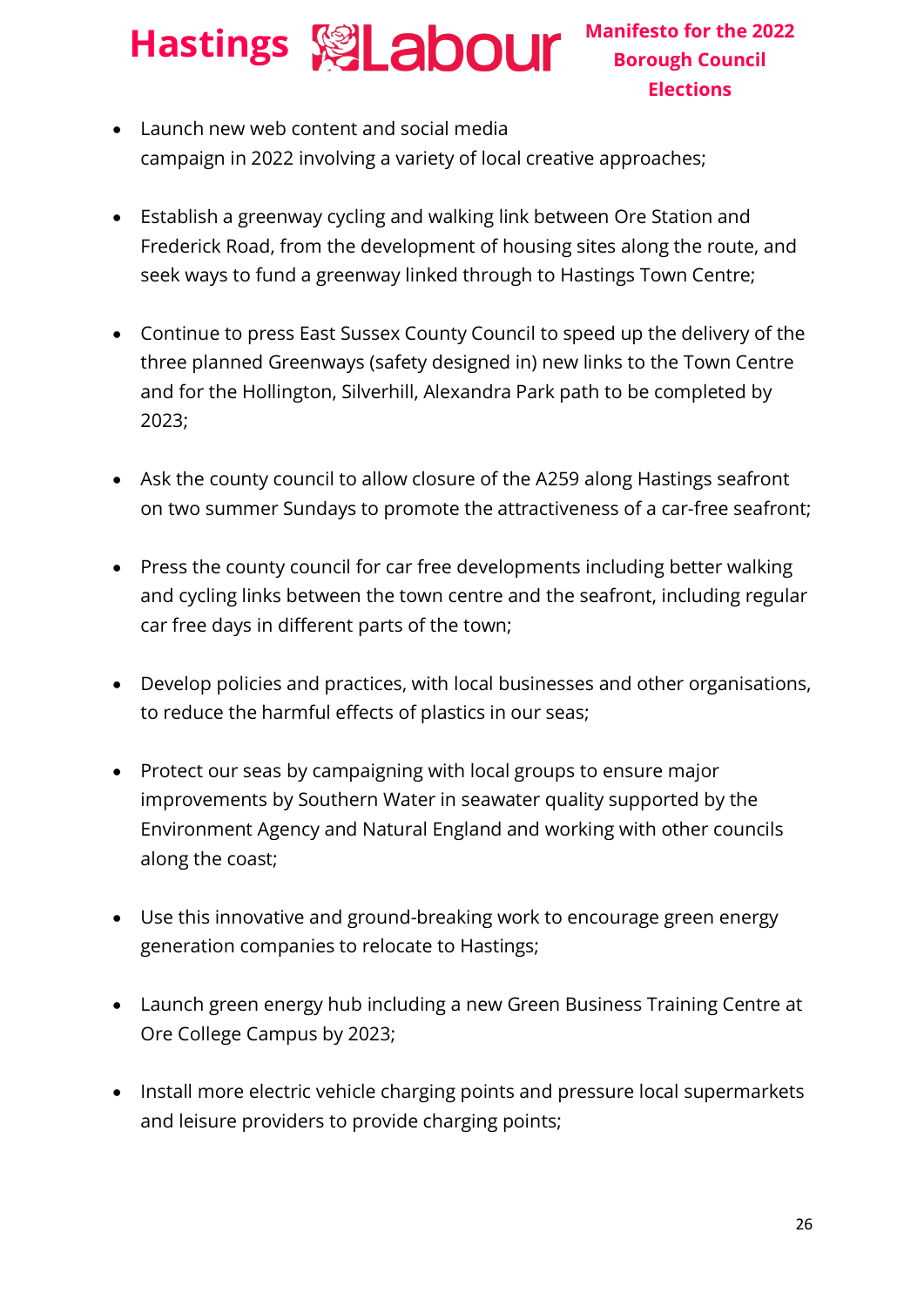# **Hastings Manifesto for the 2022**

- Press East Sussex County Council to roll out on-street EV charging by 2023, and promote electric car sharing;
- Replace council-owned vehicles with electric vehicles as they're renewed;
- Lobby other publicly funded organisations (i.e. Stagecoach buses, Police, NHS) to convert to electric by 2030.
- Use the new Country Park Visitor centre The Bale House to demonstrate and promote sustainable straw bale building techniques;
- Work to achieve sustainable transport links to The Bale House such as better and safer cycle and bus access.

#### **Tackling Health Inequality**

Obesity, smoking and common life-limiting health problems such as stroke, high blood pressure, heart disease and diabetes are all significantly higher in Hastings than the national average. These poor health outcomes lead to short life expectancies in some parts of town. To help tackle this, the Labour council will:

- Work with the Clinical Commissioning Group through its funding programme to develop initiatives that promote smoking cessation, healthy eating, and responsible drinking;
- Launch new Hastings Health Equality Partnership with the NHS and Public Health, targeting the most disadvantaged communities, both geographic i.e. Broomgrove, Hollington, Downs Farm local health facilities, and of interest i.e. LGTBQ+ health provision;
- Focus on improving play areas in the most deprived communities, as well as in our major parks and seafront;
- Transfer and refurbish The Bowl during 2022 and agree wider programme of play development with Optivo and Orbit including a Levelling Up investment fund for young people in the most disadvantaged communities, and where appropriate taking playgrounds into council control;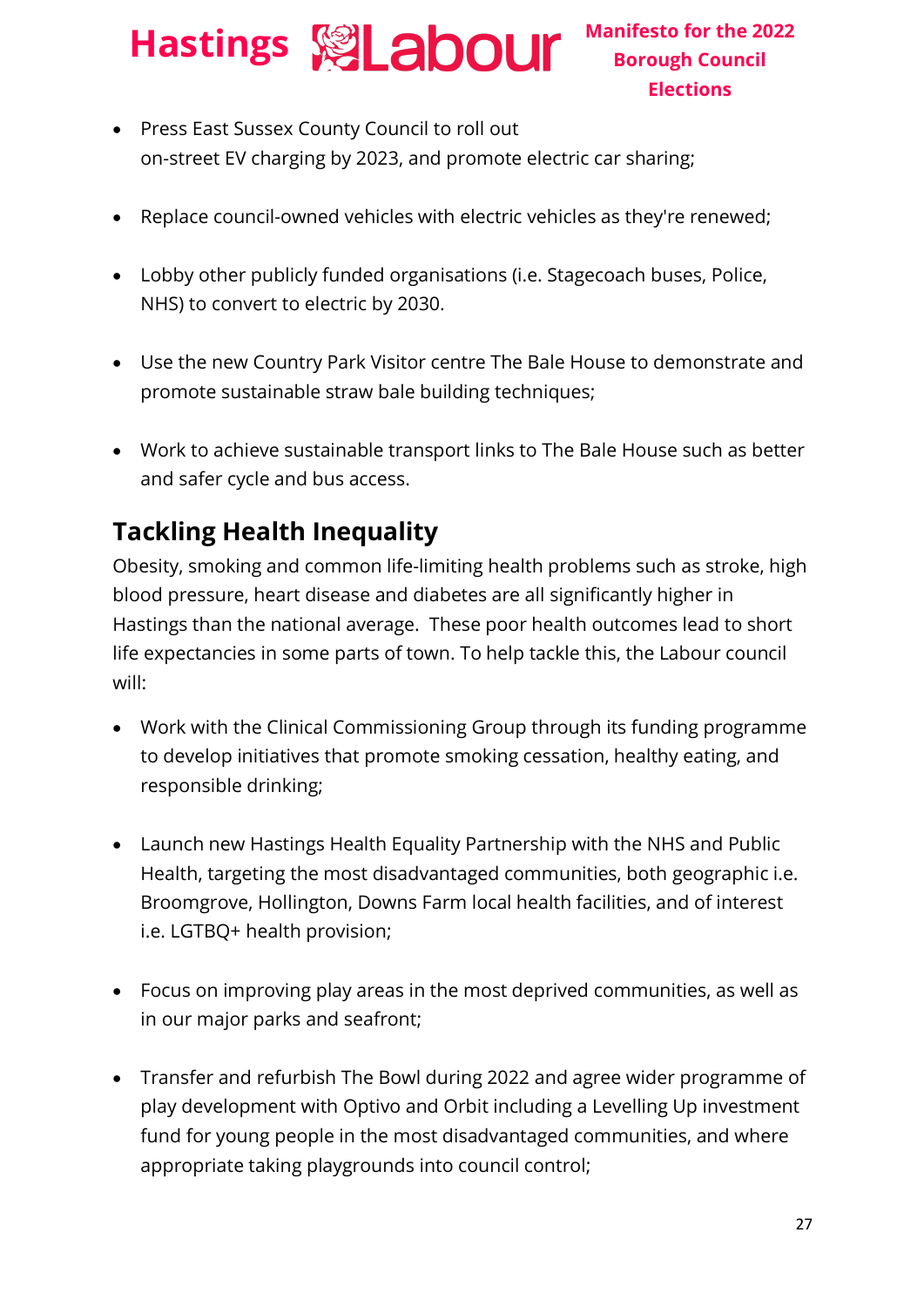- Continue our 'Sport for All' programme to get adults and children involved in sports;
- Focus our Sport for All programme on new and improved grassroots sports, play and health facilities and holiday provision, including investment in grass pitches in partnership with the Football Foundation by 2023;
- Develop opportunities for sport for disabled people through our funded sports programmes;
- Ensure that Active Hastings promotes sport for all as part of the Equality Charter rollout;
- Begin planning a new fully accessible Bohemia Sports and Leisure Centre (replacing Summerfields) and protecting and enhancing sports facilities at Horntye;
- Continue our holiday play schemes for children in partnership with the Hastings Opportunity Area and voluntary sector arts and sports organisations in the most deprived parts of town, linked to a programme of exercise leading to healthier lifestyles;
- Promote cycling in Hastings, including the use of electric bicycles;
- Encourage cycle hire and repair projects including electric bicycles.

#### **Regeneration and Boosting the Local Economy**

Through its planning policies, external grant applications, and other interventions, the council can influence the local economy, promoting 'traditional' sectors such as tourism, as well as newer sectors such as the creative and cultural sector. To achieve this, a labour council will:

• Work with local community-based organisations to support them in developing regeneration projects (such as the Observer Building);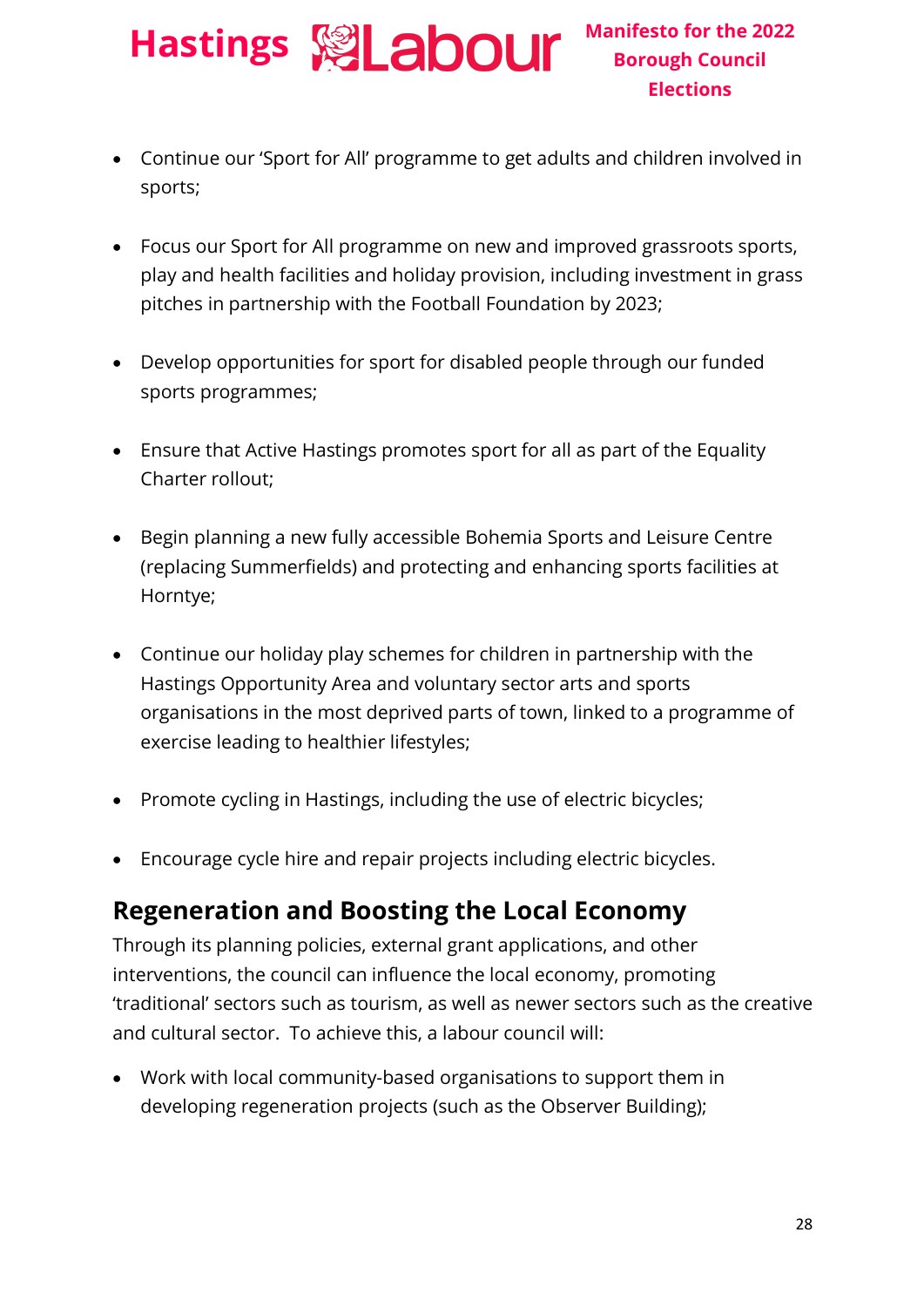- Complete locally led Town Deal projects by 2023 and encourage more community-based projects to come forward, with new online consultation on regeneration and climate emergency plans;
- Take every opportunity to provide economic advantage for young people, working with others to help provide high skill training, jobs and homes, alongside a safe and exciting cultural and social experience;
- Put young people at the heart of the new Cultural Regeneration Strategy;
- Deliver the Town Deal and other Town centre projects underway (Pelham Place restoration,) as well as revisit plans for the Bohemia Quarter to ensure they are complementary with the Town Centre redevelopment (including enhanced gardens and open spaces, new homes and improved sports and arts facilities);
- Focus further regeneration funding on where the poorest communities live and on services they see as priorities;
- Support the Hastings 'Music City' initiative, working with local music venues and event organisers to encourage and develop local musicians of all musical genres to develop a reputation for Hastings as a centre of excellence for contemporary and classical music;
- Work to secure a sustainable future for the White Rock Theatre and St Mary in the Castle;
- Work with partners to produce a strategic approach to marketing the town in a way that links the cultural, heritage and tourism sectors more closely;
- Complete a tourism investment review, as well as the new Cultural Regeneration Strategy in 2022;
- Increase the availability of good quality overnight accommodation, both through council developments to create new hotels and by encouraging other accommodation providers;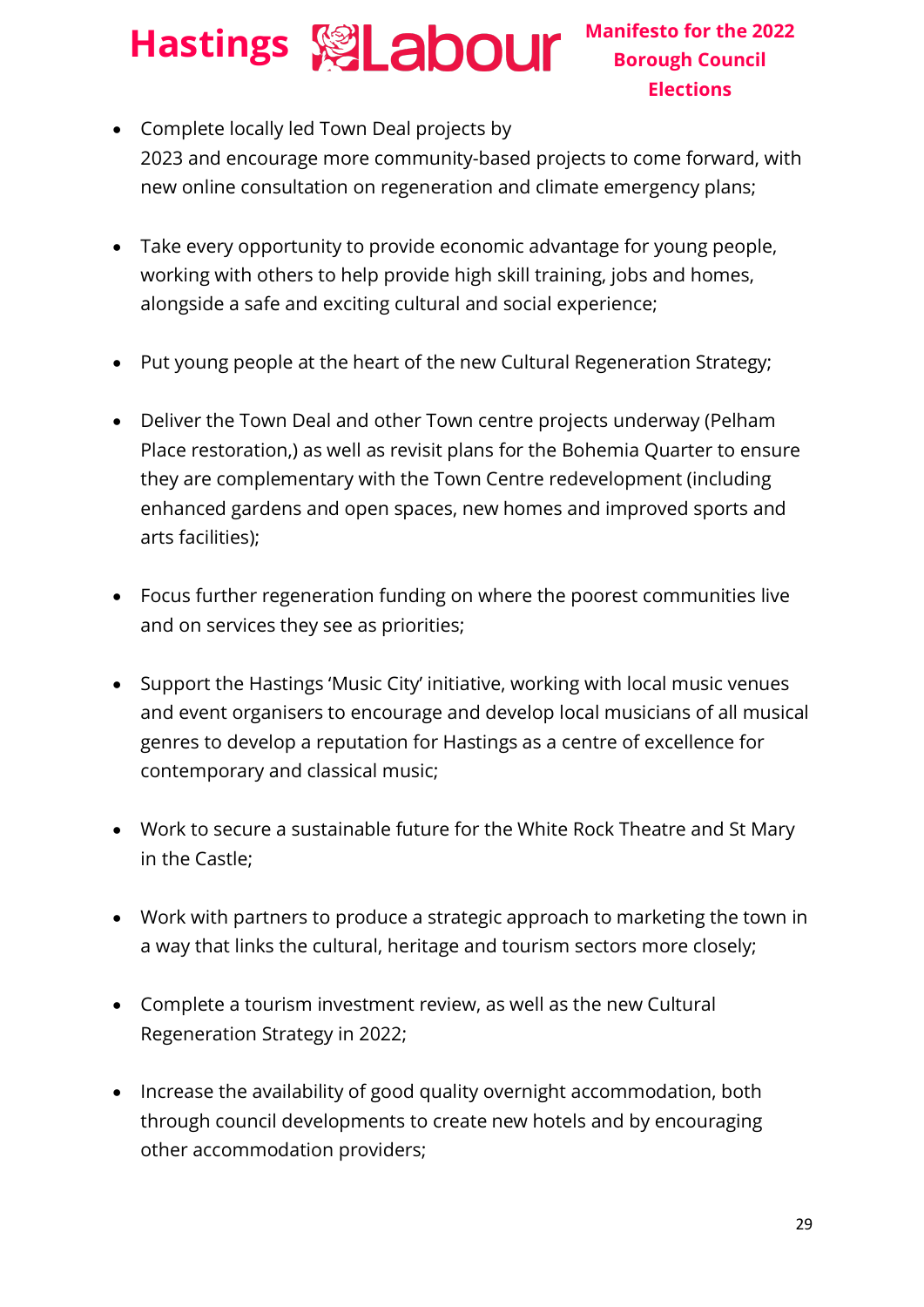## **Hastings Manifesto for the 2022**

- Complete the new hotel by 2024;
- Use the council's newly built business start-up centre at Churchfields to help those from our most deprived communities develop business skills and establish new businesses, especially co-operatives;
- Open Churchfields start up centre, in Hollington, by 2023 and promote local and green new businesses;
- Redevelop West Marina as a destination that includes enhanced use of the sea and beach, with artists' studios, children's play, cafes and other leisure attractions and housing;
- Consultation with residents and businesses throughout 2022 as well as detailed ground condition surveys, with the aim of a new plan for approval by HBC in 2023;
- Develop a 'Community Wealth Building' approach to local procurement, using our new procurement strategy and a simplified application processes to ensure more contracts and services are procured locally, keeping the money in the local economy;
- Ensure that new procurement arrangements focus on community wealth building (the 'Preston' model adapted for Hastings) by 2024;
- Encourage other public sector services providers to sign up to a community wealth building local procurement approach;
- Invite the Local Strategic Partnership to support and help develop the new procurement strategy;
- With other local authorities, investigate the possibility of establishing a community bank to provide loans to small and medium sized businesses;
- Include the above as part of the new procurement strategy and support development of the local Credit Union;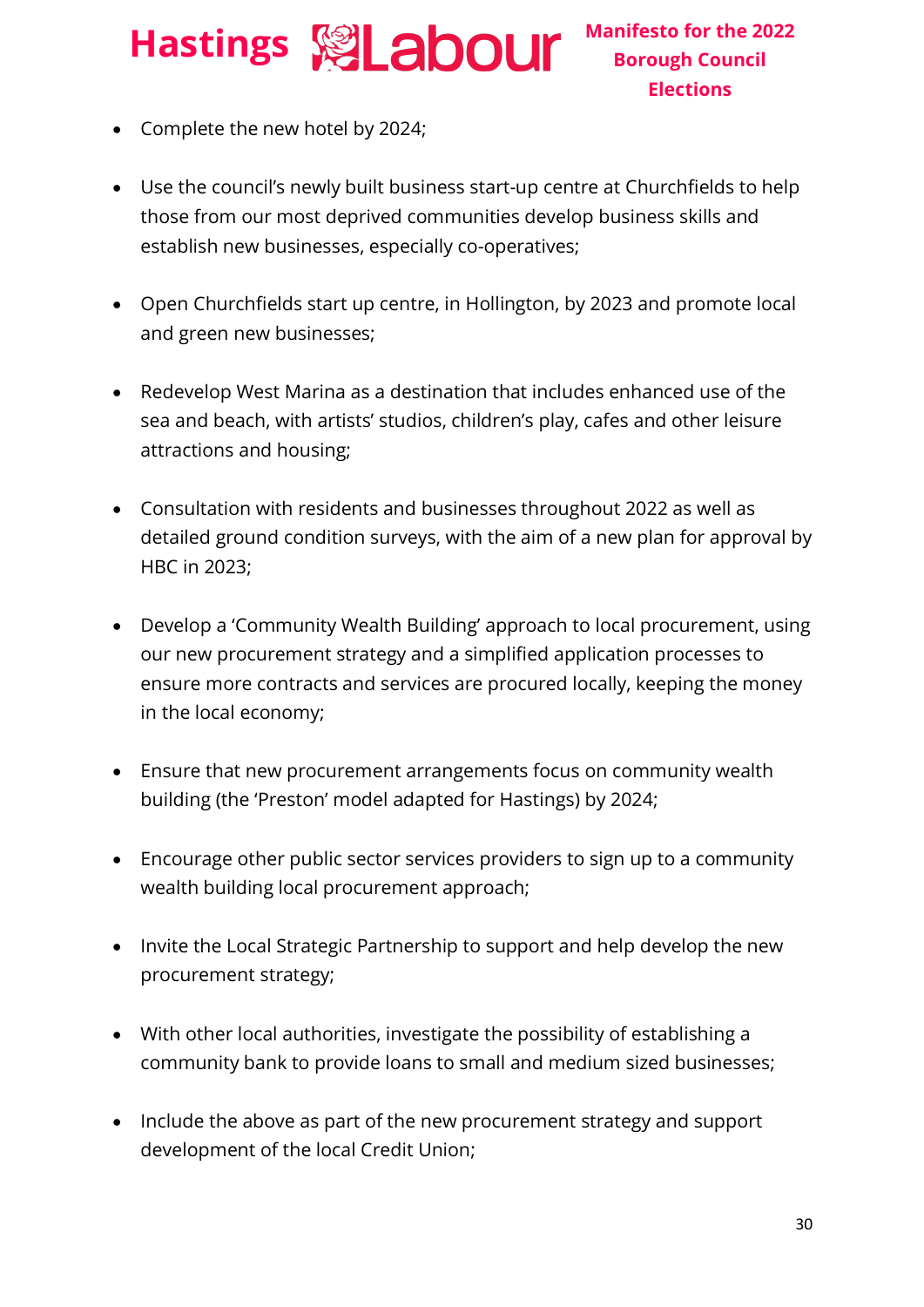• Promote good quality apprenticeships for local young people, with the council 'setting a good example' by taking on apprentices in council services.

#### **Promoting Local Events and Attractions**

Hastings has many attractions that benefit local people, tourism, and local businesses. Some of these are owned and maintained by the council, but others can be helped by the council too. Hastings-based groups have received over half a million pounds in the current financial year to date from the Arts Council alone. We will:

- Continue to support the Hastings cultural sector in general and, specifically, with leverage funding that can be applied to Arts Council applications;
- Continue to support the cultural sector, building relationships with funders and consult on then publish new Cultural Regeneration Strategy;
- Work with the Environment Agency and Southern Water to make sure water quality is further improved and Blue Flag status is maintained for St Leonards beach;
- Improve sea water quality (see Climate Change) and seek improved status from Defra for Pelham and maintain excellent status at St. Leonards;
- Maintain and develop wheelchair access routes on our beaches;
- Support and promote St Mary-in-the-Castle as a successful performance venue, working with the charitable trust that now runs it;
- Support the Hastings Contemporary gallery to establish a secure future and use its Arts Council National Portfolio Funding to enhance its outreach work with schools and local communities;
- Secure a sustainable future for Hastings Contemporary including enhanced outreach and education programme and free entrance for local residents;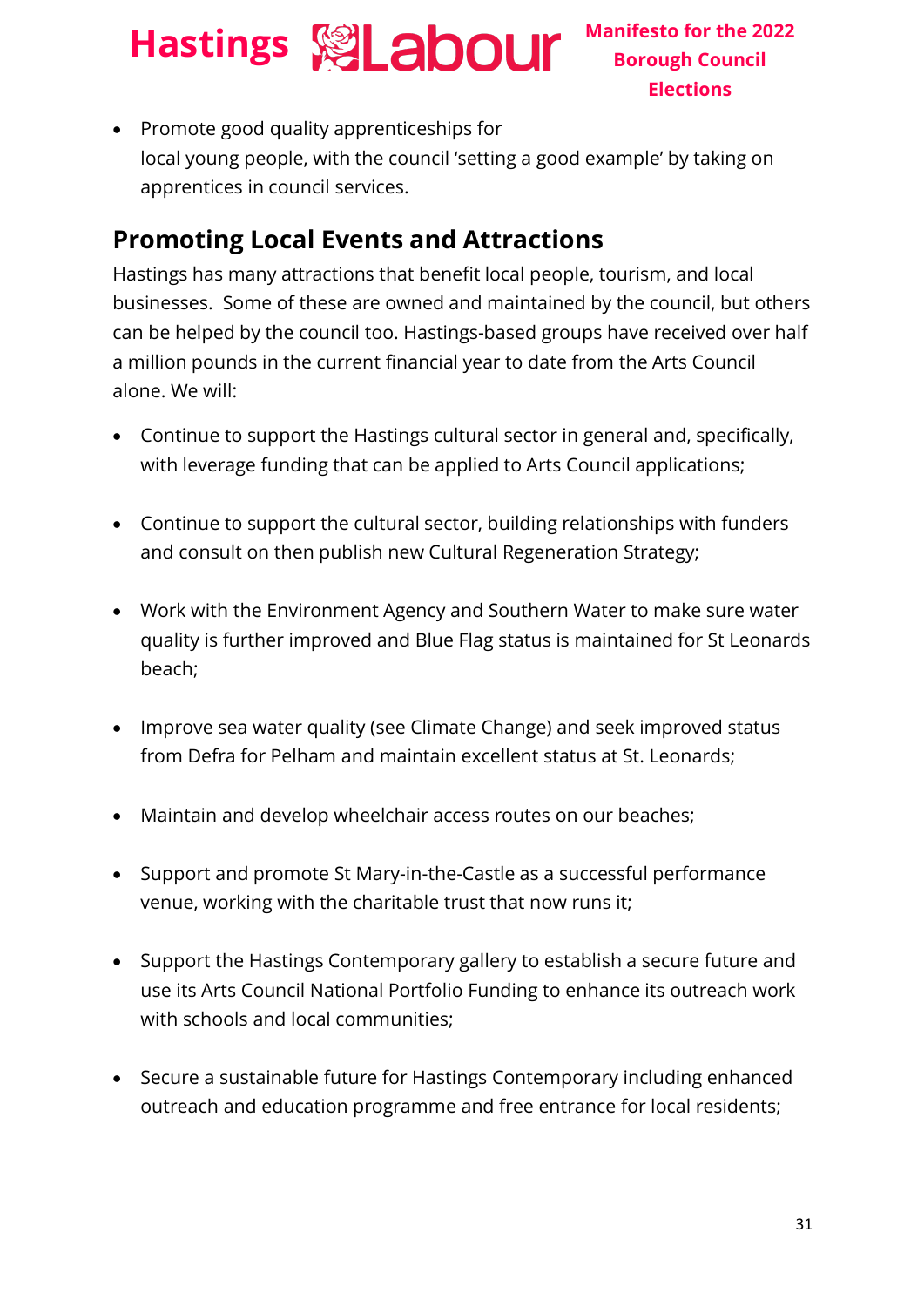- Work to maintain and improve our programme of events (such as the Seafood and Wine Festival, St Leonards Festival) engaging with underrepresented, minority and disadvantaged local people to maximise the variety and impact of the overall festival programme;
- Continue to focus our investment on under-represented communities, and encouraging festivals and events to support the local arts sector;
- Continue to recognise the impact of local events on the community and the difference they make to people's lives, e.g. Pride for the LGBT community and International Women's Day for women and increase work with other groups including disabled groups and BAME groups;
- Actively encourage and support work from minority and disadvantaged local people and where funding is available ring-fence some for work led by and including women, BAME, Disabled, LGBTQ+ and other underrepresented people;
- Actively promote and encourage inclusive and diverse arts projects, especially those led by underrepresented, minority and disadvantaged people living locally;
- Invest in the White Rock Theatre to improve its facilities and sustainability rather than develop a new venue;
- Continue to support local groups to put on established cultural and heritage events and festivals, and encourage new ones;
- Work with Ore Community Land Trust and others to secure community ownership of Speckled Wood and establish the area as a Local Nature Reserve;
- Maintain 'Green Flag' award status for Alexandra Park, St Leonards Gardens and Hastings Country Park;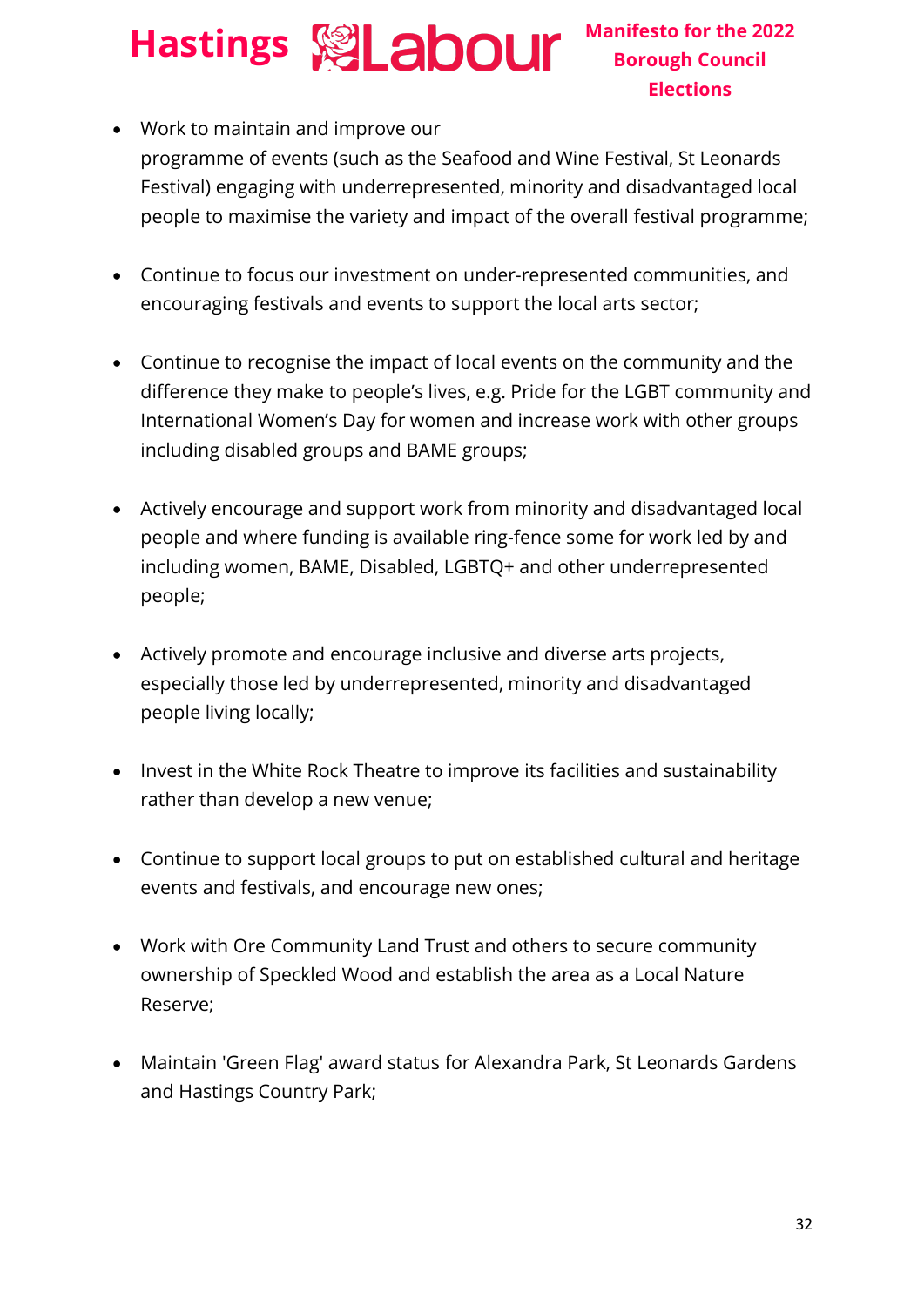# **Hastings Manifesto for the 2022**

- Work with Natural England, Sussex Nature Partnership and Sussex Wildlife Trust to protect habitats, encourage biodiversity and limit invasive species in the country park;
- Consider enhanced partnership arrangements with the above;
- Work to establish an electric 'mini-tram' or other sustainable bus service along the seafront, linking the Old Town, Hastings Pier, and St Leonards;
- Press ESCC to invest in local bus priorities including seafront services;
- Install a cycle route in Alexandra Park;
- Maintain and develop wheelchair access routes in our parks and open spaces;
- Prioritise wheelchair access routes in parks and open spaces in the most disadvantaged areas;
- Use the new Country Park Visitor Centre to promote the country park to local people and visitors;
- Establish a local trust to maintain and enhance the Ore Valley protected open spaces for local wildlife and for local people to enjoy and aim to achieve land transfer by 2023;
- Work with the county council to eventually develop a car-free seafront.

#### **Generating Income to Fund Local Services**

These are a mixture of day-to-day activities and investment projects funded from borrowing that generate a net income for the council as well as improving services, helping to offset the huge cuts in government funding over the last twelve years. A Labour council will:

• Continue our 'transformational change' programme, ensuring that all Council tasks and processes are carried out as efficiently as possible, and that all projects are properly planned and costed;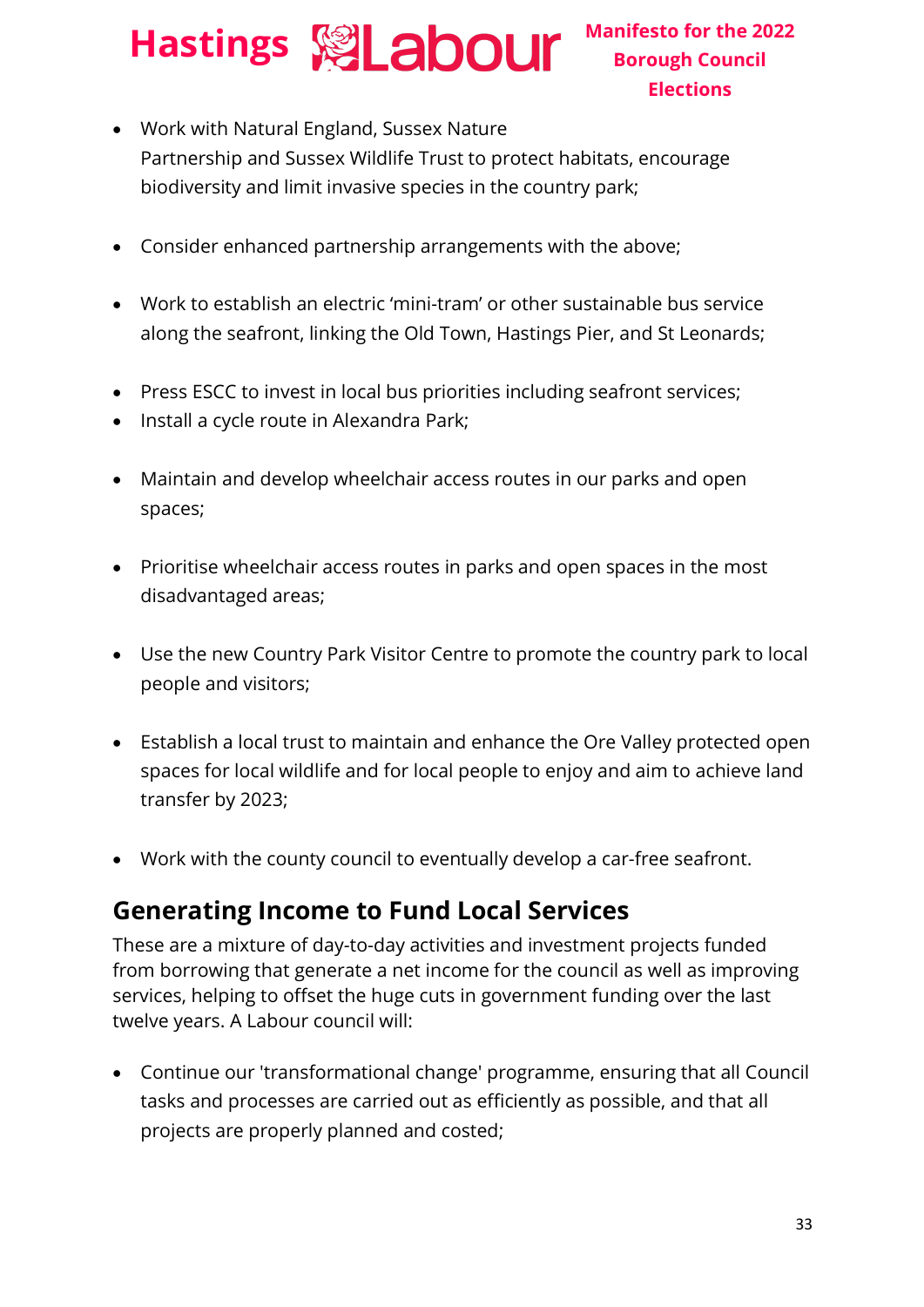### **Hastings Manifesto for the 2022**

- Give the public increased access to service targets and performance details online;
- Use sustainable electricity generation to raise income and reduce costs for the Council;
- Roll out 'Solar for Business' on as many buildings as possible, reducing use of fossil fuels and raising income too;
- Continue to increase the use of online council services wherever possible, making it easier for people to apply and cheaper for the Council to provide them, while maintaining our telephone contact centre for people who are not able to use online services;
- Continue our path to 'entrepreneurial socialism', using commercial methods to raise money for public benefit rather than private profit, investigating every possibility for the Council to trade its services to generate income;
- Bring more council services back in-house and run them directly rather than through a contractor, for public benefit rather than private profit, focusing initially on grounds maintenance and building cleaning;
- Look at trading elements of cleaning DSO, and potentially the building cleaning DSO when we bring that in house;
- Bring the grounds maintenance service in house in 23/24 which will generate new possibilities too;
- Take every possible opportunity to submit funding applications to the Local Enterprise Partnership, central government, Heritage Lottery, and any other funding streams available, where these support the Council's priorities;
- Apply to various Levelling Up funds in 2022/23 to improve public services.

#### **Keeping Hastings Safe**

While tackling crime is primarily a police responsibility, there are powers the council has to tackle anti-social behaviour, street drinking, littering and other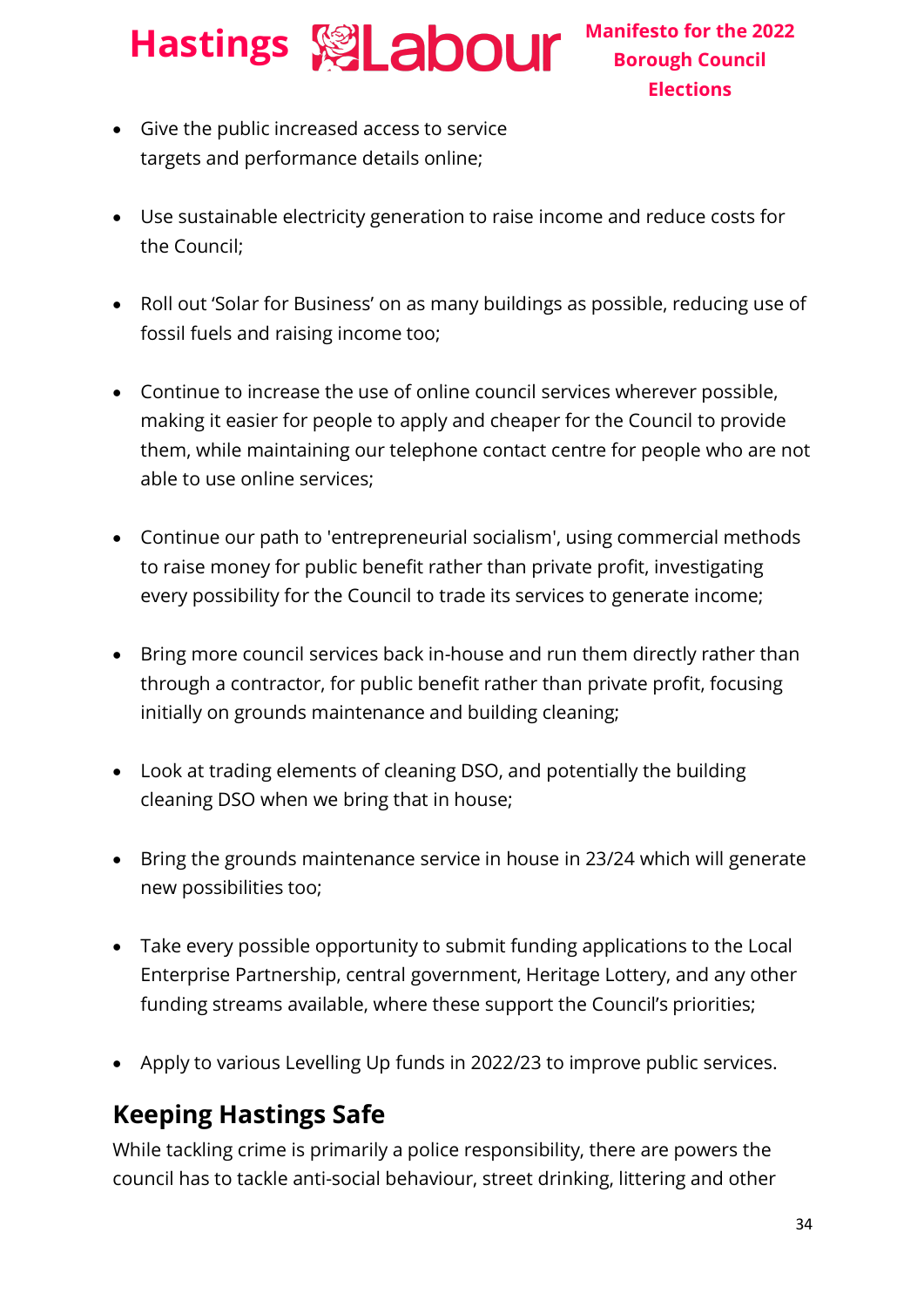minor crimes, in collaboration with the police,

helping people feel safer and more willing to visit our town centres. To make the most of these powers, a Labour council will:

- Work with other agencies to help reduce violent crime, especially knife crime;
- Support the Violent Crime Reduction Unit and Youth Service, especially in Hastings Town Centre;
- Continue to co-ordinate and participate in inter-agency community safety initiatives, including the Safer Hastings Partnership, Hate Crime Partnership, and Multi-Agency Task Teams;
- Seek the re-establishment of a local Safer Hastings Partnership to give greater focus and impetus to this work;
- Use our Licensing Policy to restrict the proliferation of off-licences in town centres, while encouraging responsible licensees to develop the town's evening economy with good restaurants and other licensed premises;
- Promote aims of the Saturation Policy (to encourage new and diverse attractions) and extend it to include Queens Road;
- Continue the 'Reduce the Strength' campaign to encourage off-licences not to stock high-strength beers and cider;
- Expand our participation in White Ribbon Day and work with other agencies to highlight and prevent domestic violence and coercive control and lobby to provide more resources for women experiencing domestic violence;
- Continue to prioritise prevention of violence against women at home and on the street through better urban design, campaigning and partnership working, including consultation on CCTV in Alexandra Park;
- Renew the Public Space Protection Orders in 2022 and continue to work with the Police, ESCC and Project Adder to reduce anti-social behaviour in Hastings Town Centre;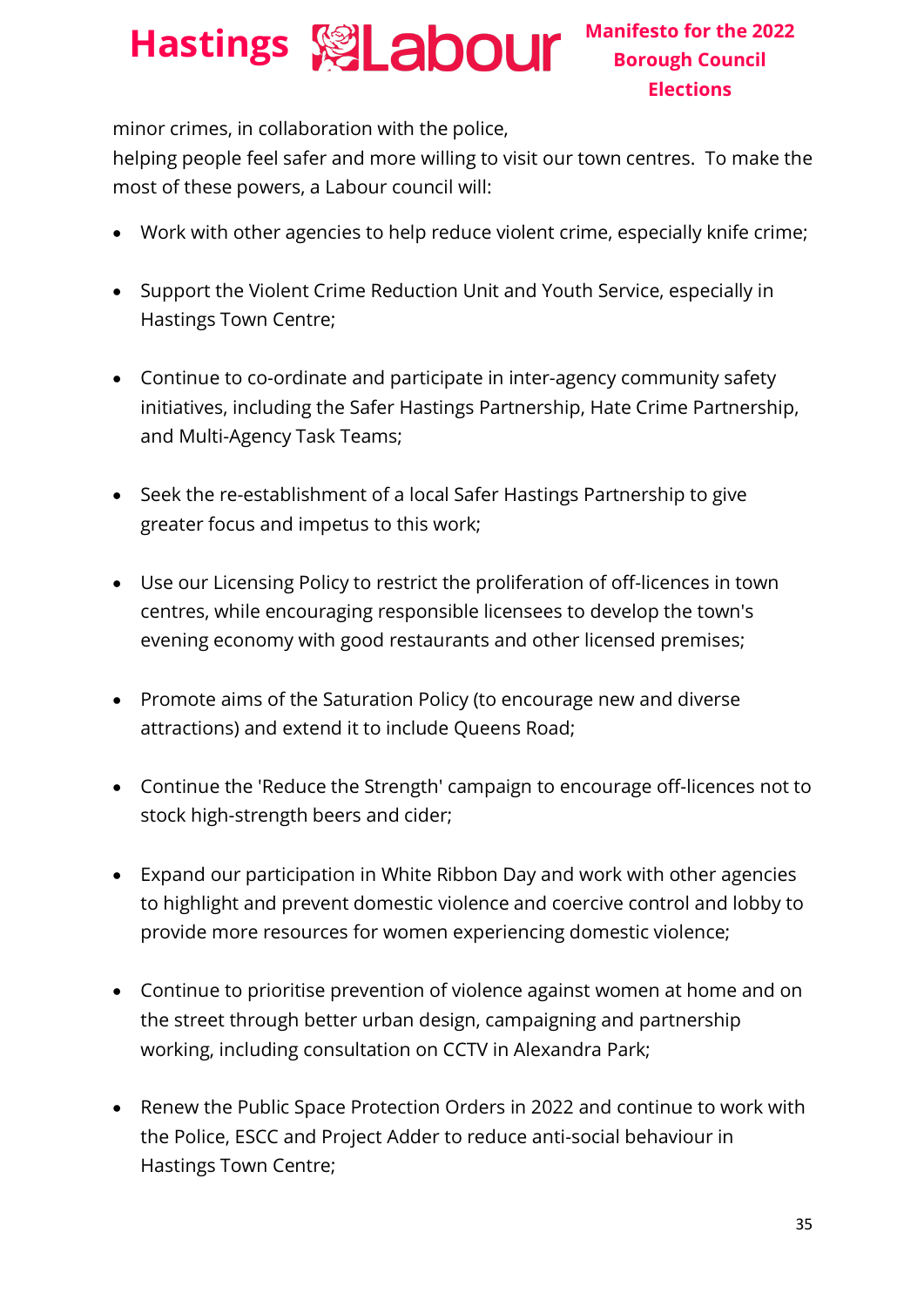### **Hastings Manifesto for the 2022**

- Ensure cycling and pedestrian provisions, especially in shared spaces, are safe and comply with recognised good practice to improve the experience for cyclists and pedestrians, especially in the Town Centre
- Continue to press ESCC and the Police to enforce restricted vehicle access to town centre and begin to redesign our town centres to encourage greener and safer walking and cycling.

#### **Keeping Hastings Clean**

We will:

- Continue to use our in-house street cleansing service to improve street cleaning standards;
- Continue partnership working with community organisations i.e. Tidy Up St Leonards;
- Promote our online reporting system for rubbish, dog fouling and fly tipping to provide clear target times for when problems will be dealt with and use our street wardens to monitor 'hotspot' areas regularly;
- Developing shared reporting systems with other agencies i.e. Optivo
- Use our new in-house fly tip removal service to develop new policies to deal with fly tipping, using CCTV and other methods to identify perpetrators and secure prosecutions;
- Seek new approaches to reduce fly tipping, i.e. partnerships with external organisations such as Optivo (see below), and review the charging policy in 2022;
- Invest in more capacity during 2022 to enforce use of empty homes including using our Compulsory Purchase Order powers;
- Work with housing associations to make sure their housing estates are kept clean and tidy, investigating joint planning of services and potential use of enforcement powers where this is necessary;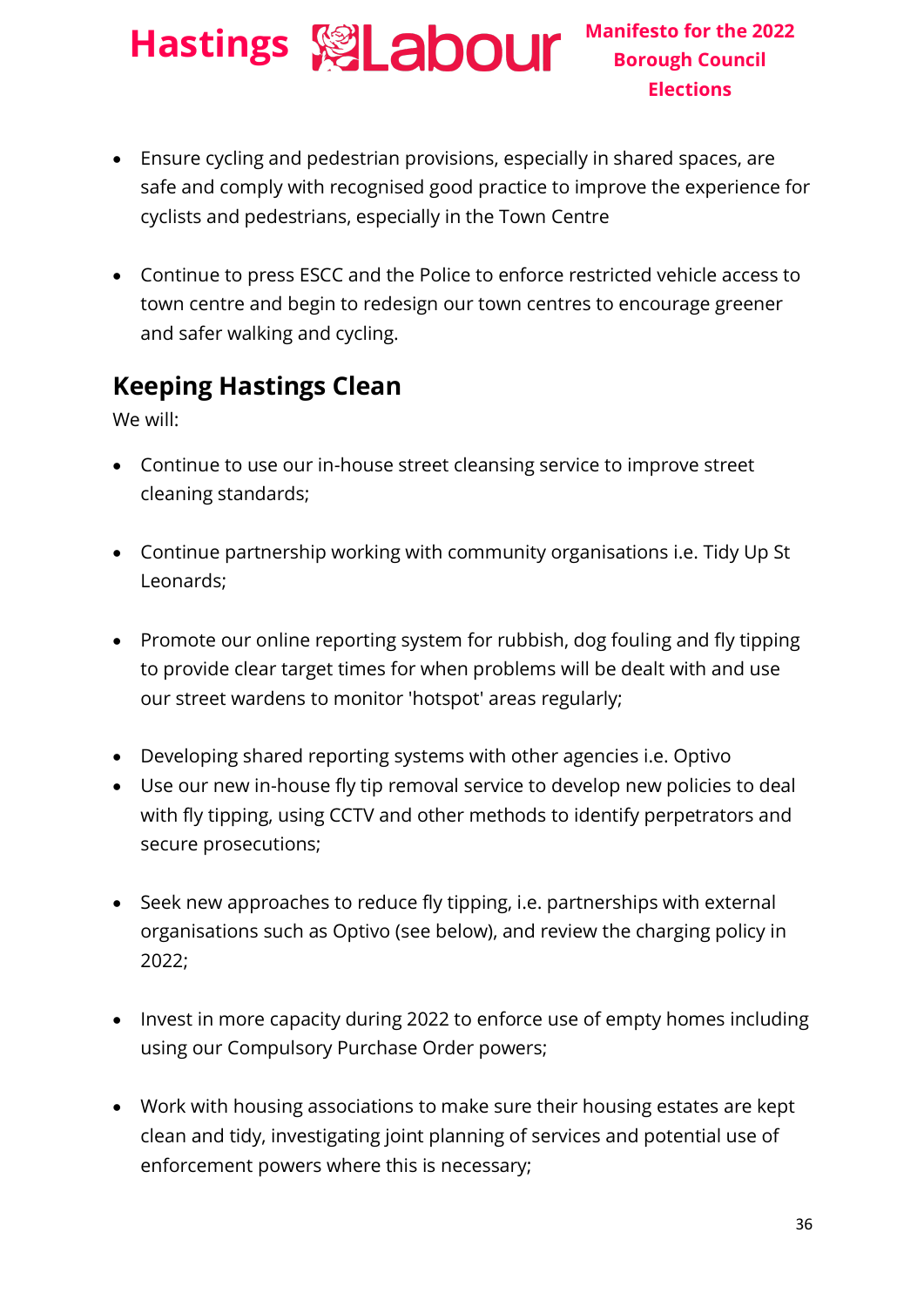• Ensure estate walk abouts with HBC/Optivo continue and aim for a resident first approach (argue whose bit of land the rubbish is on later!) and transfer of responsibility for grounds maintenance and play to HBC.

#### **What does the Borough Council do?**

In Hastings, there are two councils providing different local services. They are independent of each other, and make their decisions separately, with different councillors elected at different elections (the next county council elections will be in 2025.) Hastings Borough Council is a district council, and is based in Muriel Matters House, on the seafront. East Sussex County Council is based in Lewes. Generally, county councils provide fewer, more expensive services, while district councils provide more, less expensive services.

#### **Hastings Borough Council is responsible for:**

- Domestic waste collection and street cleaning
- Licensing (pubs, off-licences, events, taxis etc)
- Planning policy and planning applications
- Economic development and regeneration
- Homelessness, private sector housing regulation and housing advice
- Social housing allocations policy and local housing strategy
- Community grants
- Arts and culture
- Parks and gardens
- Sport and recreation
- Seafront services
- Marketing, publicity, and tourism
- Environmental health (including air quality and noise) and food safety
- Dangerous structures
- Off-street parking
- Cemetery and crematorium
- Housing benefits
- Council tax and business rate collection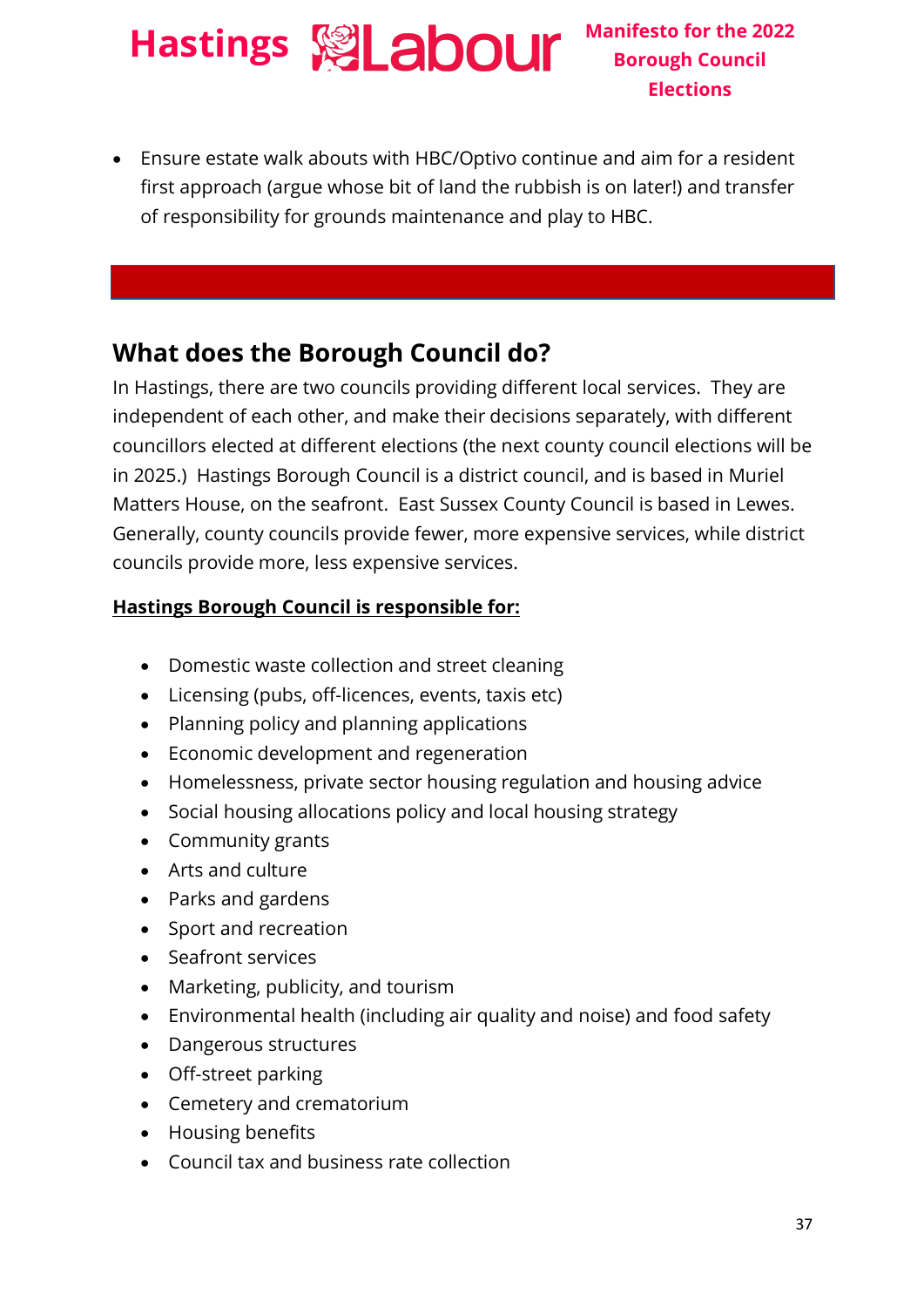

• Health and safety at work in shops and some other businesses

#### **East Sussex County Council is responsible for:**

- Highway maintenance, fixing potholes and on-street parking
- Streetlighting
- Economic Development
- Public Health
- Skills training (via colleges)
- Strategic transport
- Children's and youth services
- Adult social care
- Minerals planning (including fracking)
- Waste disposal
- Libraries
- Education services and maintained schools

#### **Councils are not responsible for:**

- Academy schools (all non-religious schools in Hastings are academies apart from Sandown Primary)
- Social housing run by housing associations (all social housing in Hastings is run by housing associations)
- Trade waste collections
- Benefits (apart from housing benefit), tax credits, universal credit
- Police and fire services

Environmental pollution

- Further Education colleges
- Drains, sewers and most waterways
- Health and safety in factories, offices and building sites

#### **New Powers for Local Government**

Over the years, the powers available to councils to achieve real change have been taken away and centralised, reducing the council's ability to make comprehensive improvements to local facilities and services. Councils need real